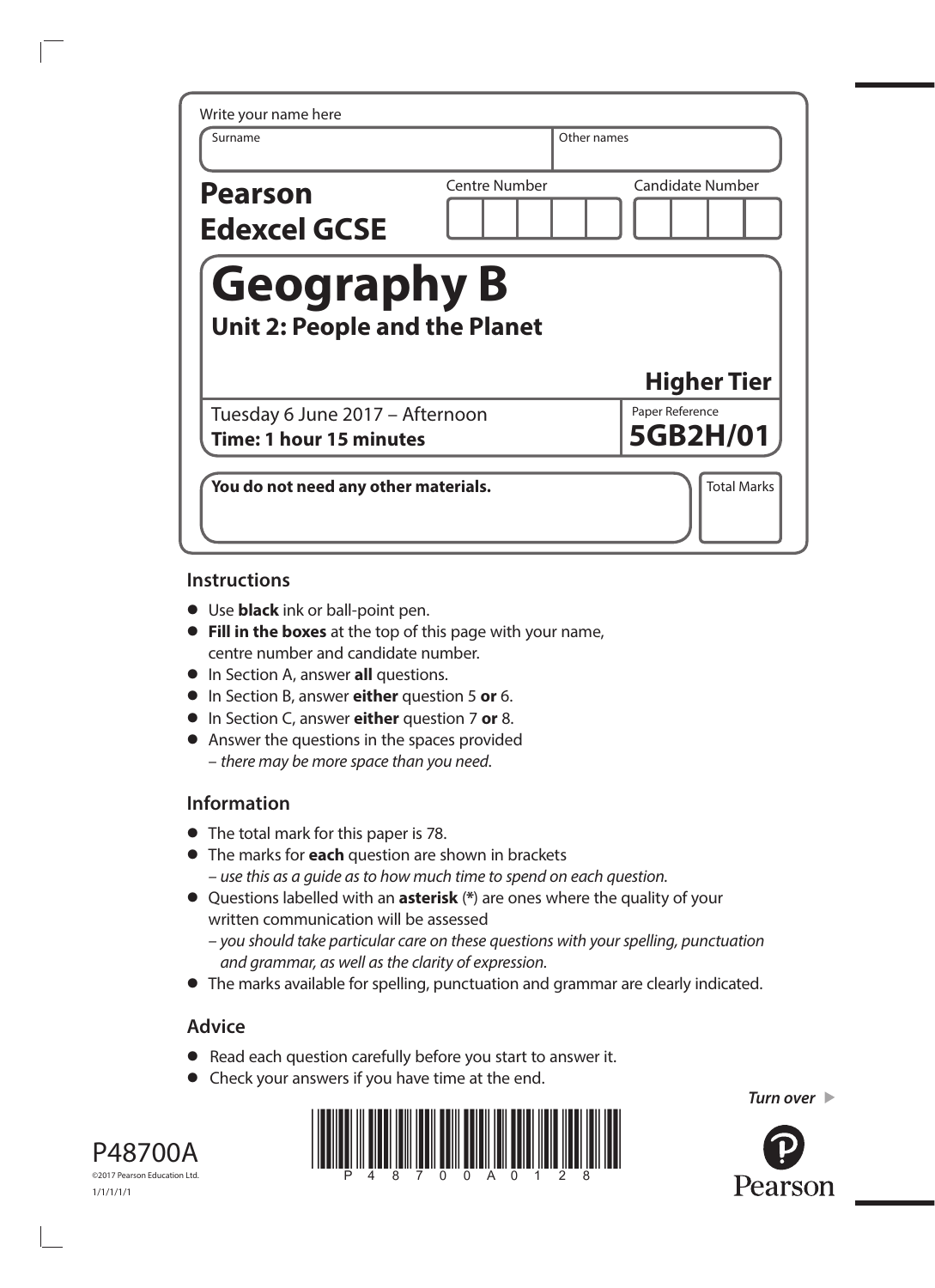# **SECTION A - INTRODUCTION TO PEOPLE AND THE PLANET**

# Answer ALL questions in this section.

# **Topic 1: Population Dynamics**

 $\mathbf{1}$ Figure 1 shows the population pyramid for Bahrain in 2014.

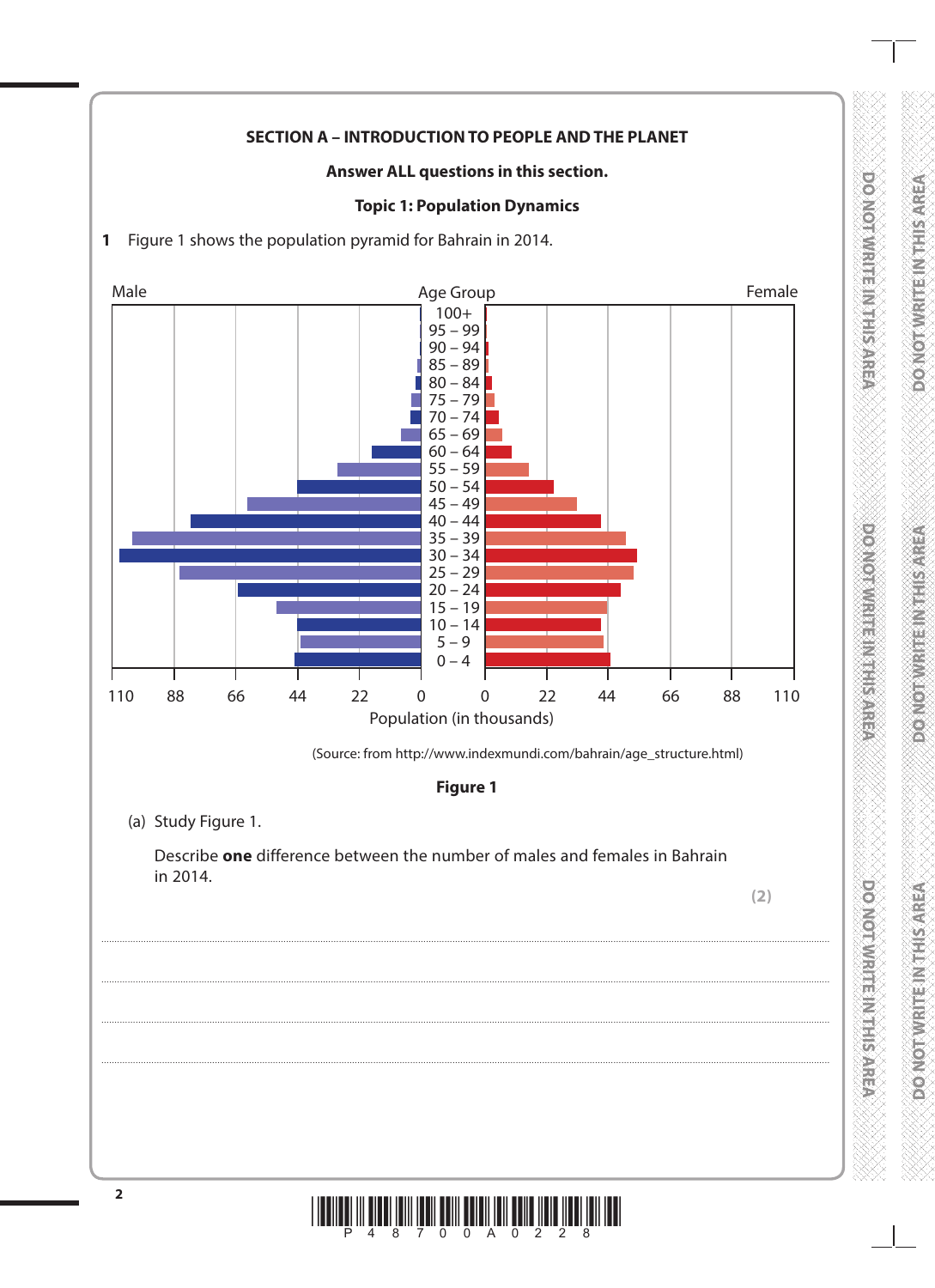| (b) Explain two reasons why the death rate is falling in some countries. | (4) |
|--------------------------------------------------------------------------|-----|
| 1                                                                        |     |
|                                                                          |     |
|                                                                          |     |
|                                                                          |     |
| $\overline{2}$                                                           |     |
|                                                                          |     |
|                                                                          |     |
|                                                                          |     |
|                                                                          |     |
|                                                                          |     |
|                                                                          |     |
|                                                                          |     |
|                                                                          |     |
|                                                                          |     |
|                                                                          |     |
|                                                                          |     |
|                                                                          |     |
|                                                                          |     |
|                                                                          |     |
|                                                                          |     |
|                                                                          |     |
|                                                                          |     |
|                                                                          |     |
|                                                                          |     |
|                                                                          |     |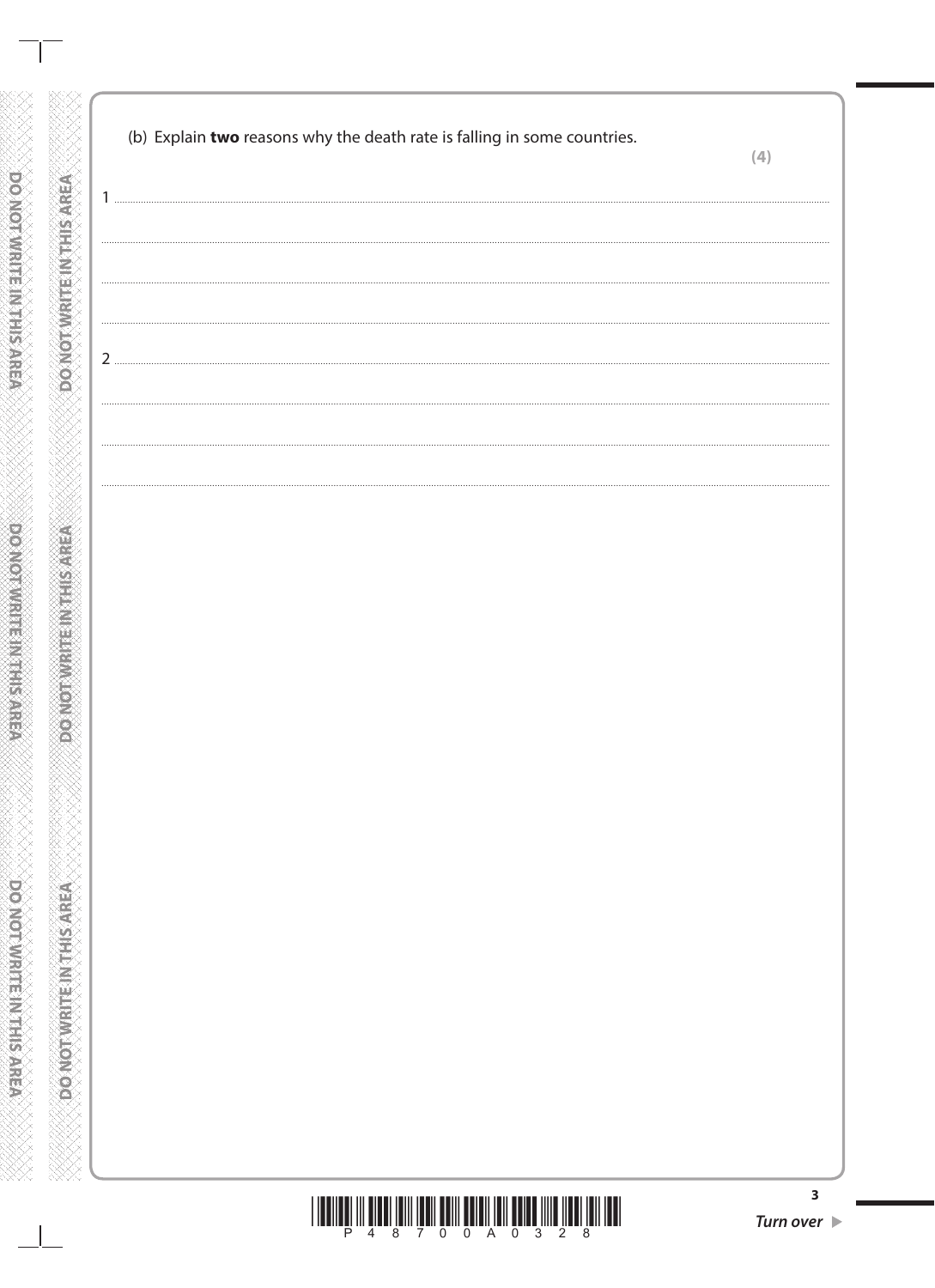| .<br>(Total for Question 1 = 12 marks) | *(c) Explain why some countries have policies to encourage immigration. | (6) |
|----------------------------------------|-------------------------------------------------------------------------|-----|
|                                        |                                                                         |     |
|                                        |                                                                         |     |
|                                        |                                                                         |     |
|                                        |                                                                         |     |
|                                        |                                                                         |     |
|                                        |                                                                         |     |
|                                        |                                                                         |     |
|                                        |                                                                         |     |
|                                        |                                                                         |     |
|                                        |                                                                         |     |
|                                        |                                                                         |     |
|                                        |                                                                         |     |
|                                        |                                                                         |     |
|                                        |                                                                         |     |
|                                        |                                                                         |     |
|                                        |                                                                         |     |
|                                        |                                                                         |     |
|                                        |                                                                         |     |
|                                        |                                                                         |     |
|                                        |                                                                         |     |
|                                        |                                                                         |     |
|                                        |                                                                         |     |
|                                        |                                                                         |     |
|                                        |                                                                         |     |
|                                        |                                                                         |     |

 $\begin{array}{c|c|c|c|c|c|c|c|c} \hline \text{I} & \text{II} & \text{II} & \text{II} & \text{II} & \text{II} & \text{II} & \text{II} & \text{II} & \text{II} & \text{II} & \text{II} & \text{II} & \text{II} & \text{II} & \text{II} & \text{II} & \text{II} & \text{II} & \text{II} & \text{II} & \text{II} & \text{II} & \text{II} & \text{II} & \text{II} & \text{II} & \text{II} & \text{II} & \text{II} & \text{II} & \text{II} & \text$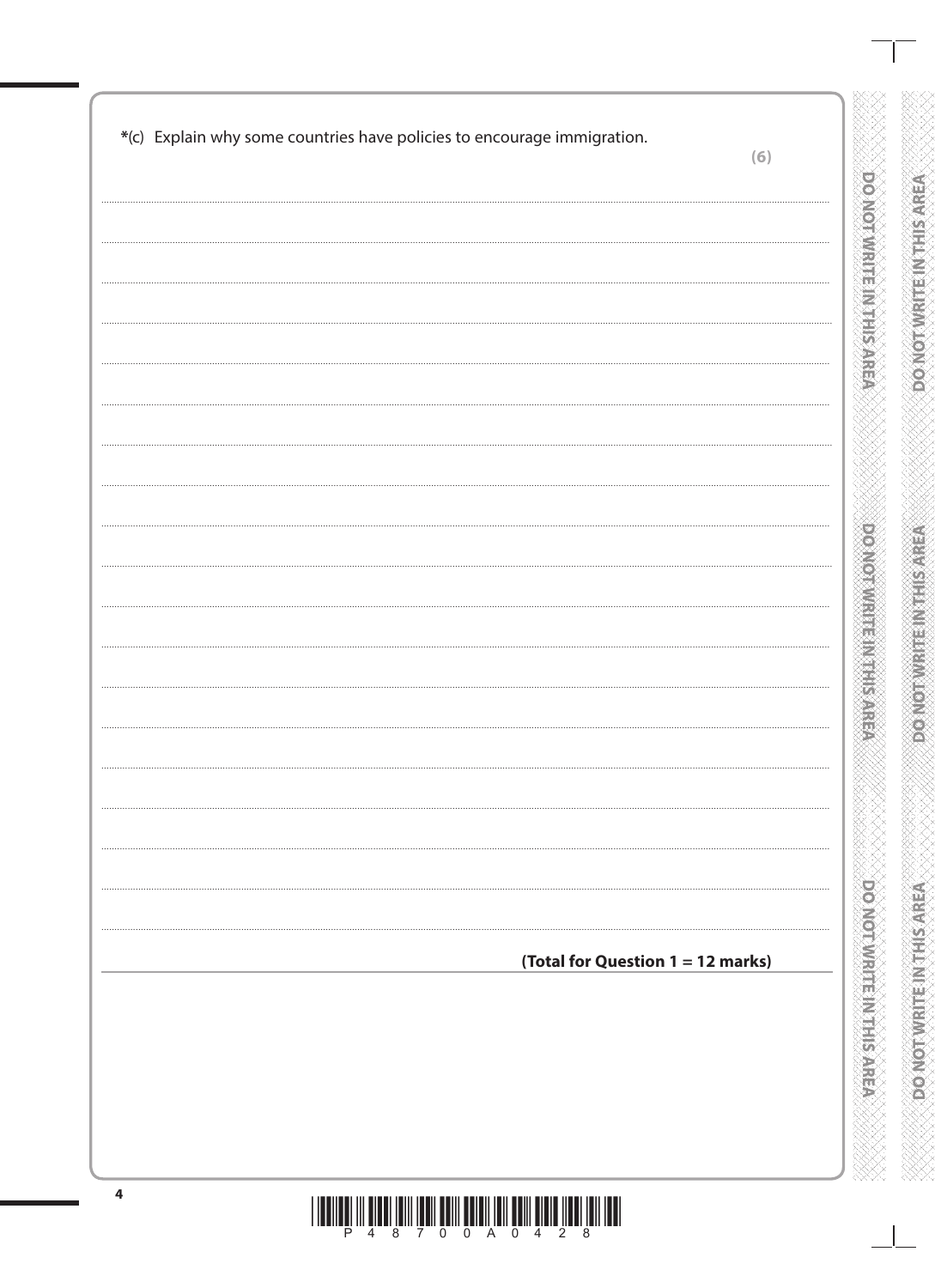#### **BLANK PAGE**

**DONOT WRITE IN THIS AREA** 

**DONOTWEERINTHSAREA** 

**DO NOT WRITEIN THIS AREA** 

**QUESTION 2 BEGINS ON THE NEXT PAGE.**



**5**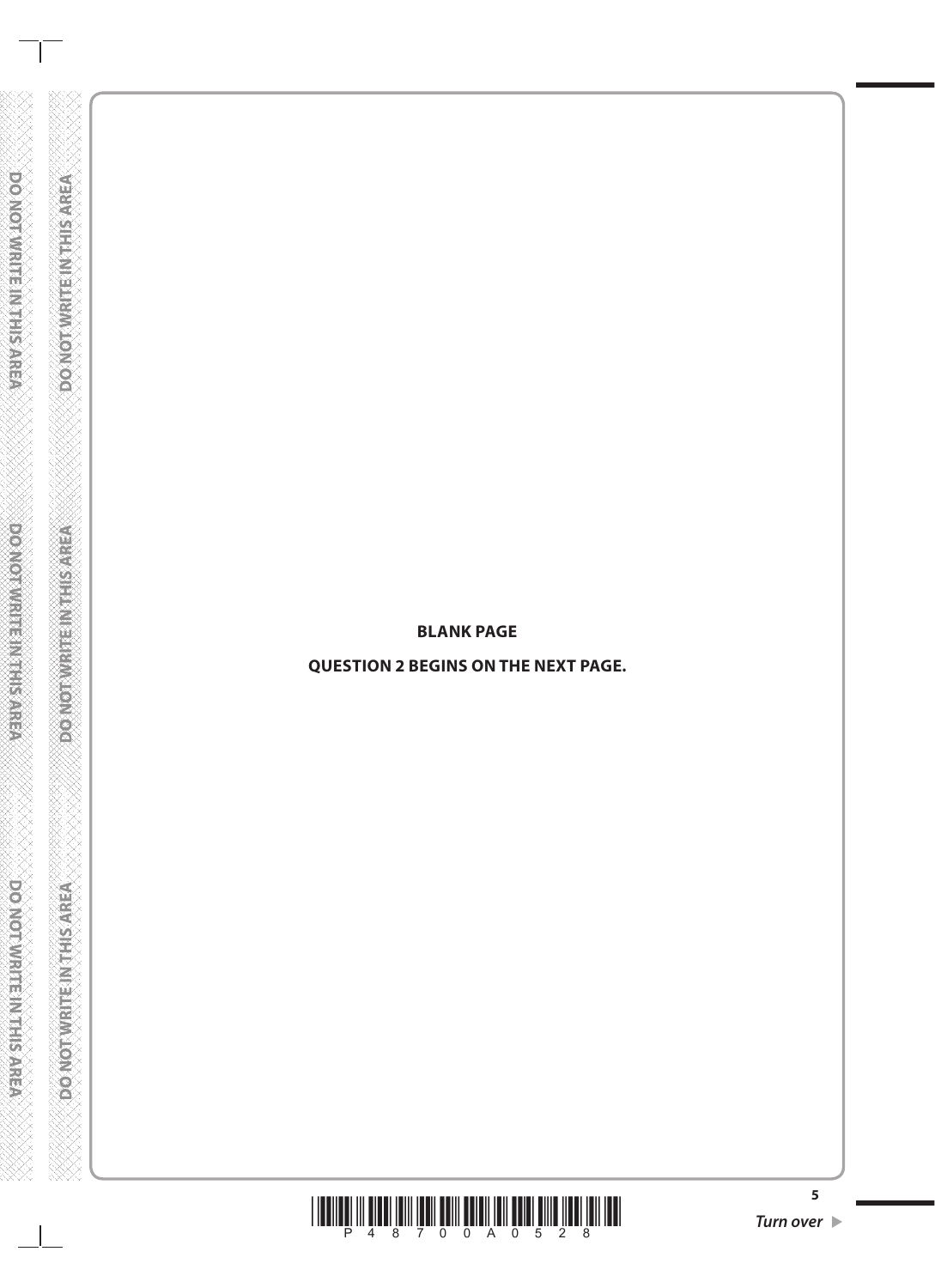**Topic 2: Consuming Resources** 2 Figure 2 shows energy consumption from renewable resources in selected European countries, 2004-2013. 40 35 30 Million TOE (tonnes of oil equivalent) 25 20 France Germany - United Kingdom 15 - Estonia 10 5  $\overline{0}$ 2004 2005 2006 2007 2008 2009 2010 2011 2012 2013 Year (Source: from http://data.worldbank.org) **Figure 2** (a) Study Figure 2. Describe one difference in the energy consumption from renewable resources between France and Germany.  $(2)$ 

DO NOT MRITE MATHIS AREA

**DOMOTOWRITE MEET SARE** 

**DO NOI WARTER NOISARE**A

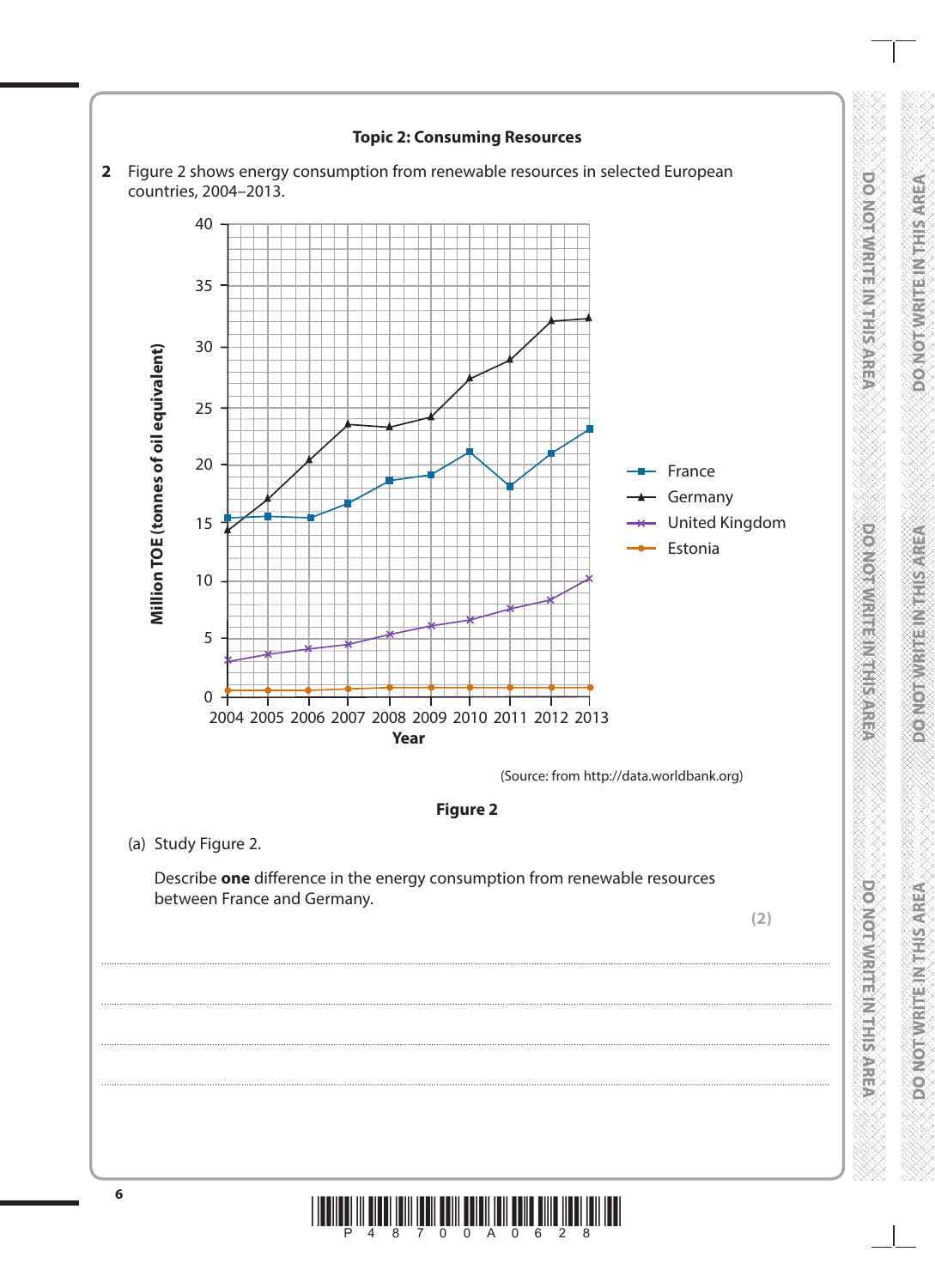(b) Explain Boserup's theory about the relationship between population and resources.

You may use a diagram in your answer.

DO NOT WRITE IN THIS AREA

**DO NOT WRITE IN THIS AREA** 

**DO NOT WRITE IN THIS AREA** 



 $\overline{7}$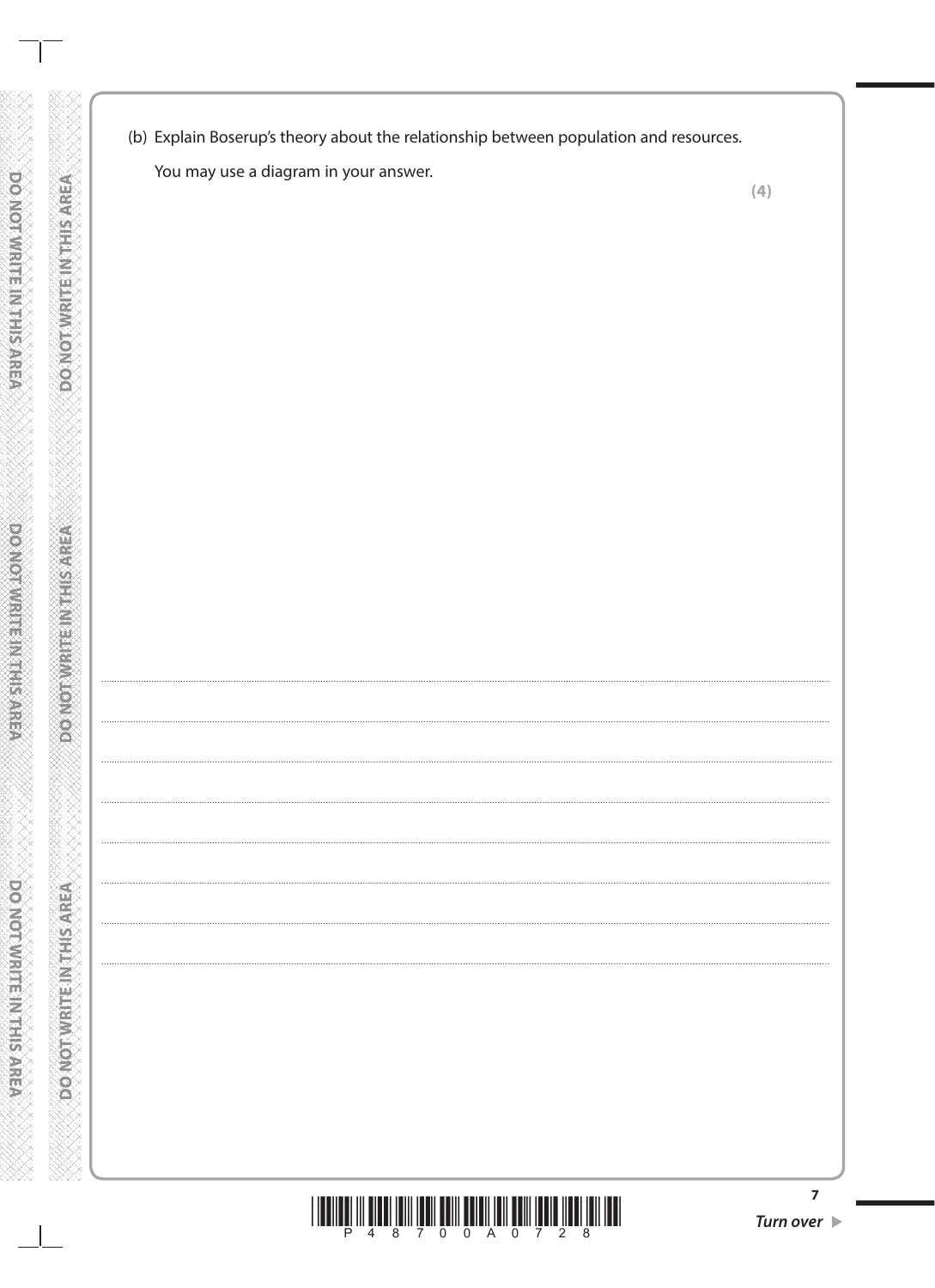| resource. | (6)                               |
|-----------|-----------------------------------|
|           |                                   |
|           |                                   |
|           |                                   |
|           |                                   |
|           |                                   |
|           |                                   |
|           |                                   |
|           |                                   |
|           |                                   |
|           |                                   |
|           |                                   |
|           |                                   |
|           |                                   |
|           |                                   |
|           |                                   |
|           |                                   |
|           |                                   |
|           |                                   |
|           |                                   |
|           |                                   |
|           |                                   |
|           |                                   |
|           |                                   |
|           |                                   |
|           |                                   |
|           |                                   |
|           | (Total for Question 2 = 12 marks) |
|           |                                   |
|           |                                   |
|           |                                   |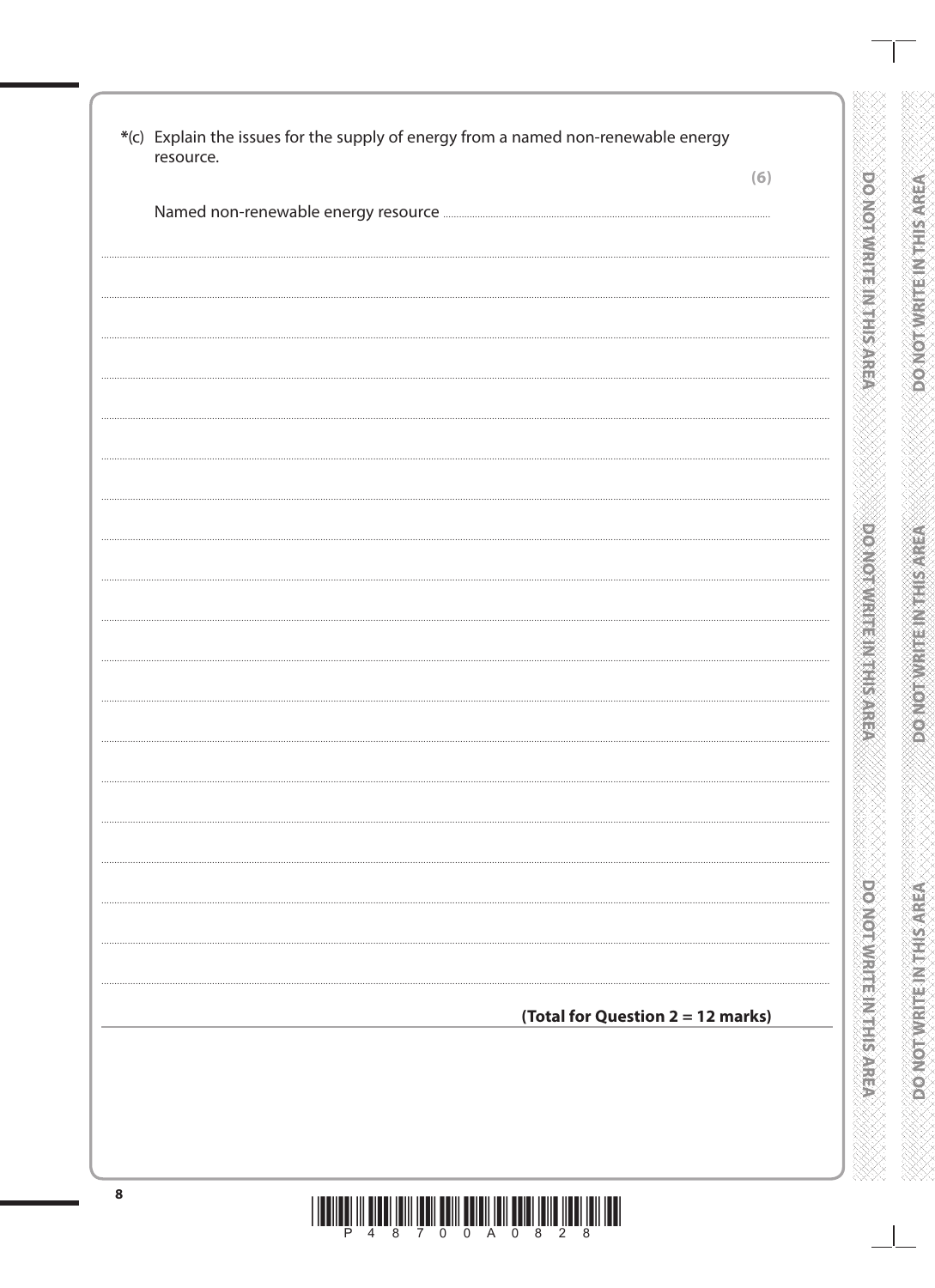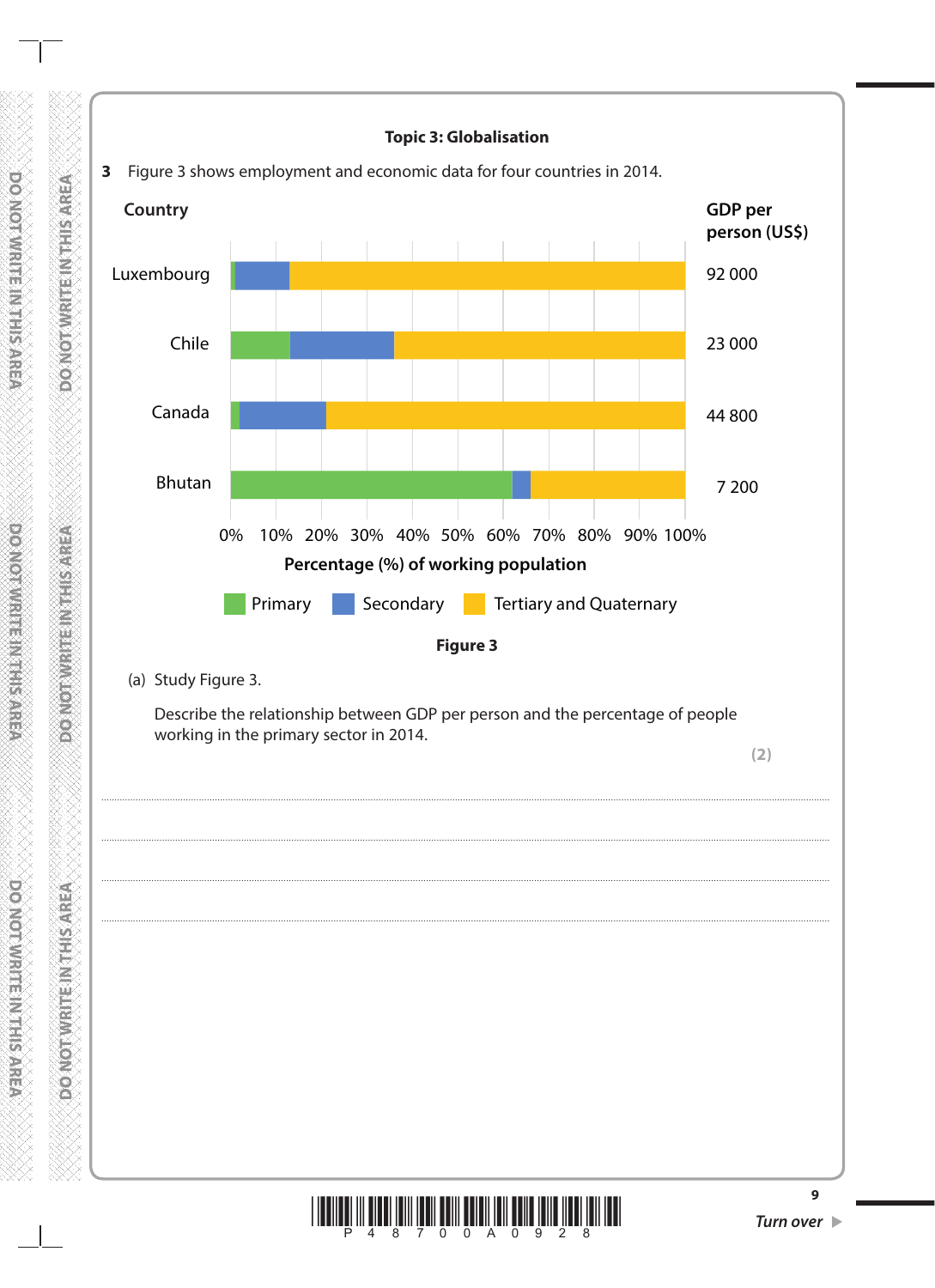| economy. | (4) |  |
|----------|-----|--|
|          |     |  |
|          |     |  |
|          |     |  |
|          |     |  |
|          |     |  |
|          |     |  |
|          |     |  |
|          |     |  |
|          |     |  |
|          |     |  |
|          |     |  |
|          |     |  |
|          |     |  |
|          |     |  |
|          |     |  |
|          |     |  |
|          |     |  |
|          |     |  |
|          |     |  |
|          |     |  |
|          |     |  |
|          |     |  |
|          |     |  |
|          |     |  |
|          |     |  |
|          |     |  |
|          |     |  |
|          |     |  |
|          |     |  |
|          |     |  |
|          |     |  |
|          |     |  |
|          |     |  |
|          |     |  |
|          |     |  |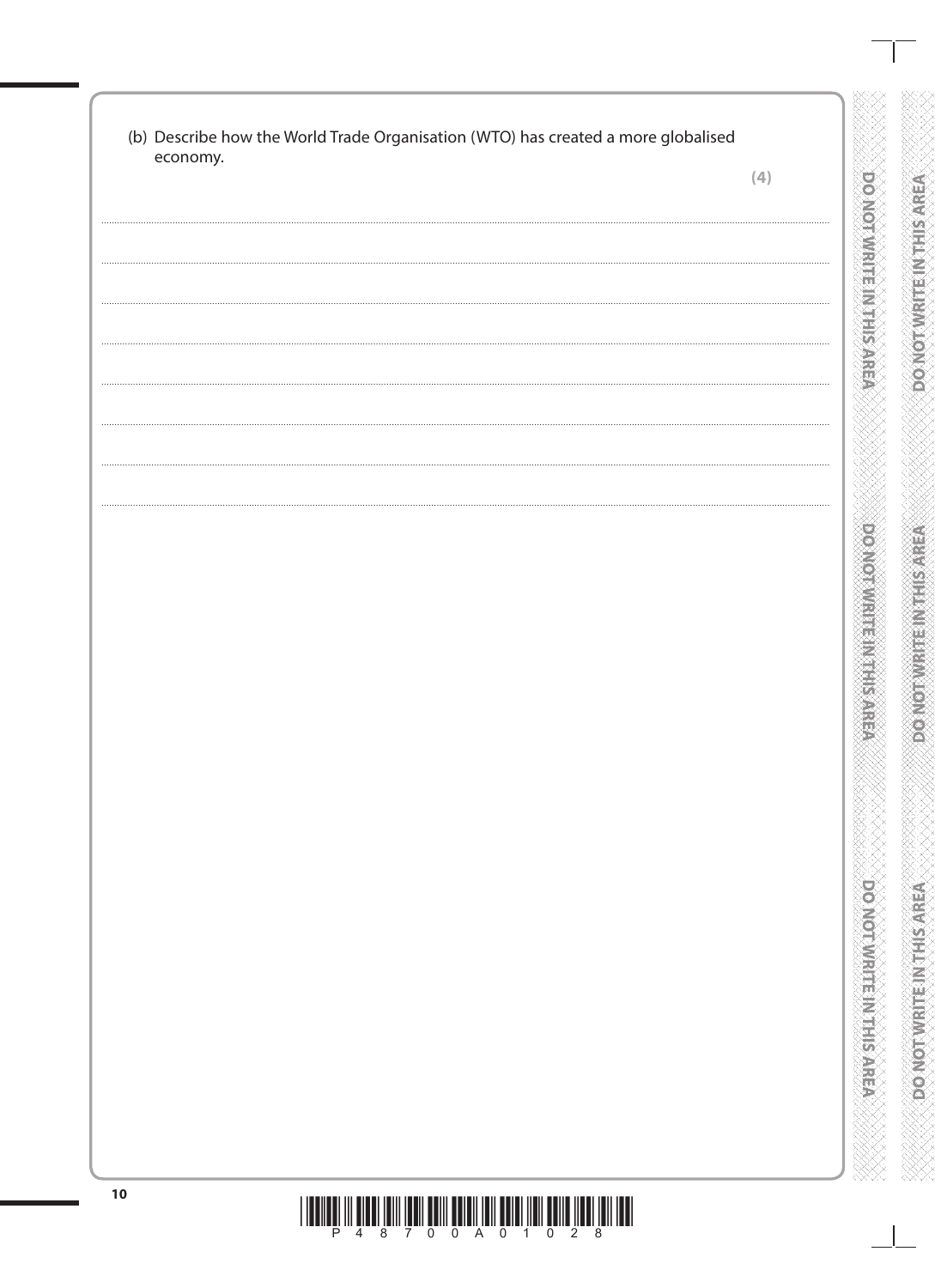| (6)                               |
|-----------------------------------|
|                                   |
|                                   |
|                                   |
|                                   |
|                                   |
|                                   |
|                                   |
|                                   |
|                                   |
|                                   |
|                                   |
|                                   |
|                                   |
|                                   |
|                                   |
|                                   |
|                                   |
|                                   |
|                                   |
|                                   |
|                                   |
|                                   |
|                                   |
|                                   |
|                                   |
|                                   |
| (Total for Question 3 = 12 marks) |
|                                   |
|                                   |

**DOMOTWRITE INTHIS AREA** 

DO NOT WRITEIN THIS AREA

DO NOT WRITE IN THIS AREA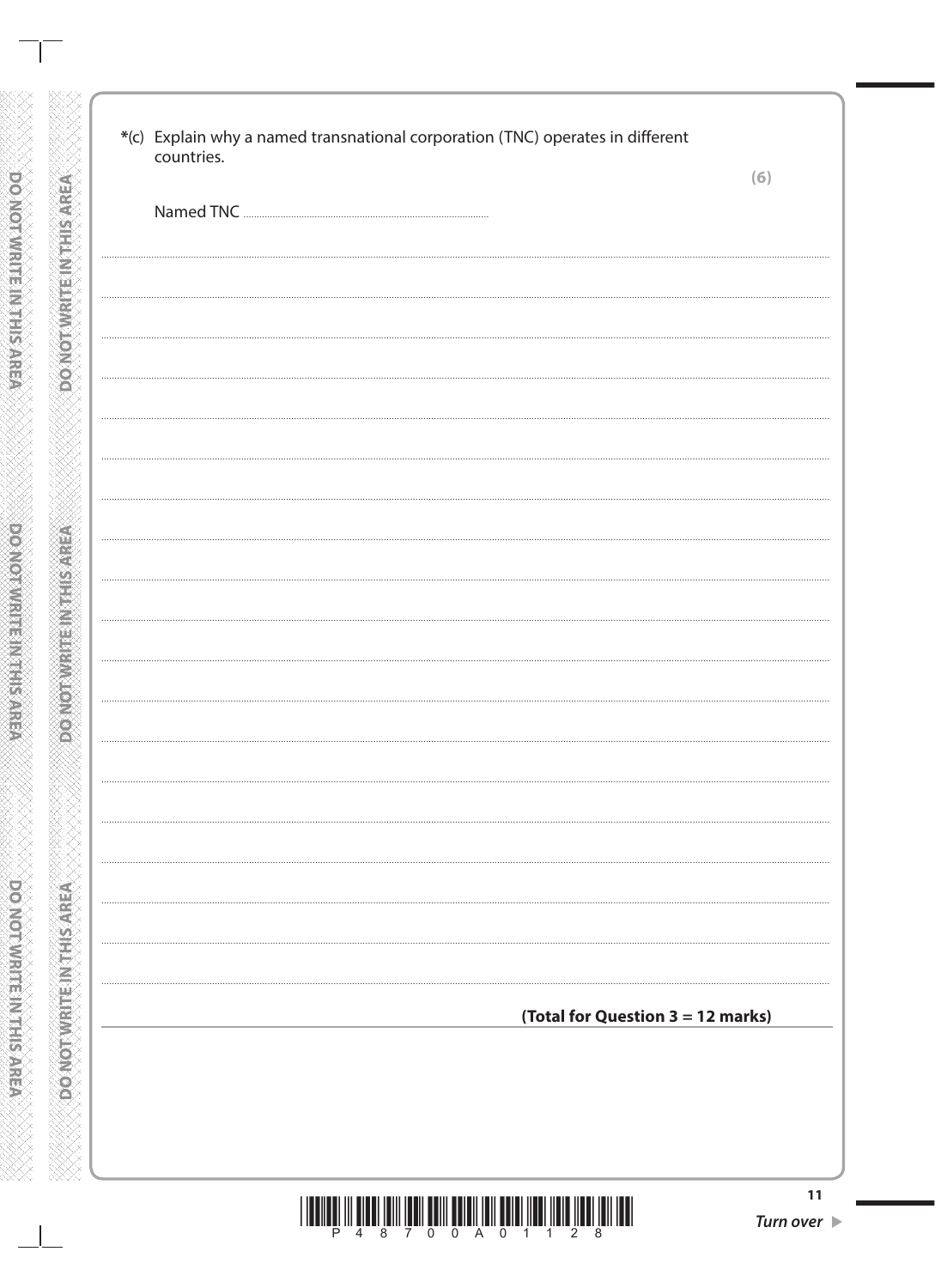**Topic 4: Development Dilemmas** Figure 4 shows the location of the countries with a very high Human Development  $\overline{\mathbf{4}}$ Index (HDI) in 2014. **Tropic of Cancer** Equator Tropic of<br>Capricorn Country with a very high Human Development Index (HDI) (score over 0.8) Figure 4 (a) Study Figure 4. Describe the distribution of countries with a very high HDI.  $(2)$ 

**DOONORWER IN NEW REAR** 

**DO NOIMENTE MARKER** 

**DO NOT WRITE INTHIS AREA** 

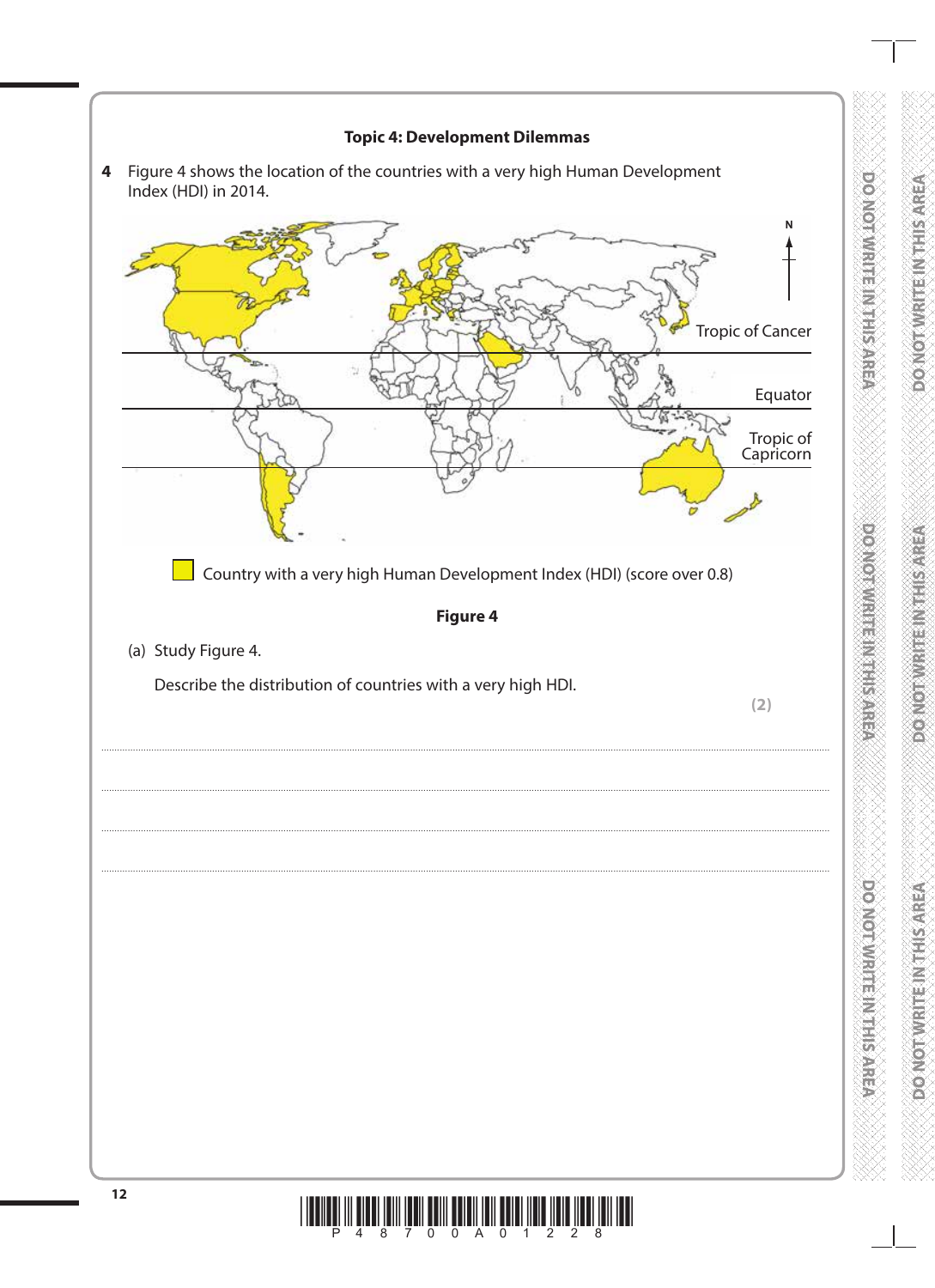(b) Explain how Rostow's modernisation theory helps us to understand the development of countries over time.

You may use a diagram in your answer.

DO NOT WRITE IN THIS AREA

**DO NOT WRITE INTHIS AREA** 

**DO NOT WRITEIN THIS AREA** 

 $(4)$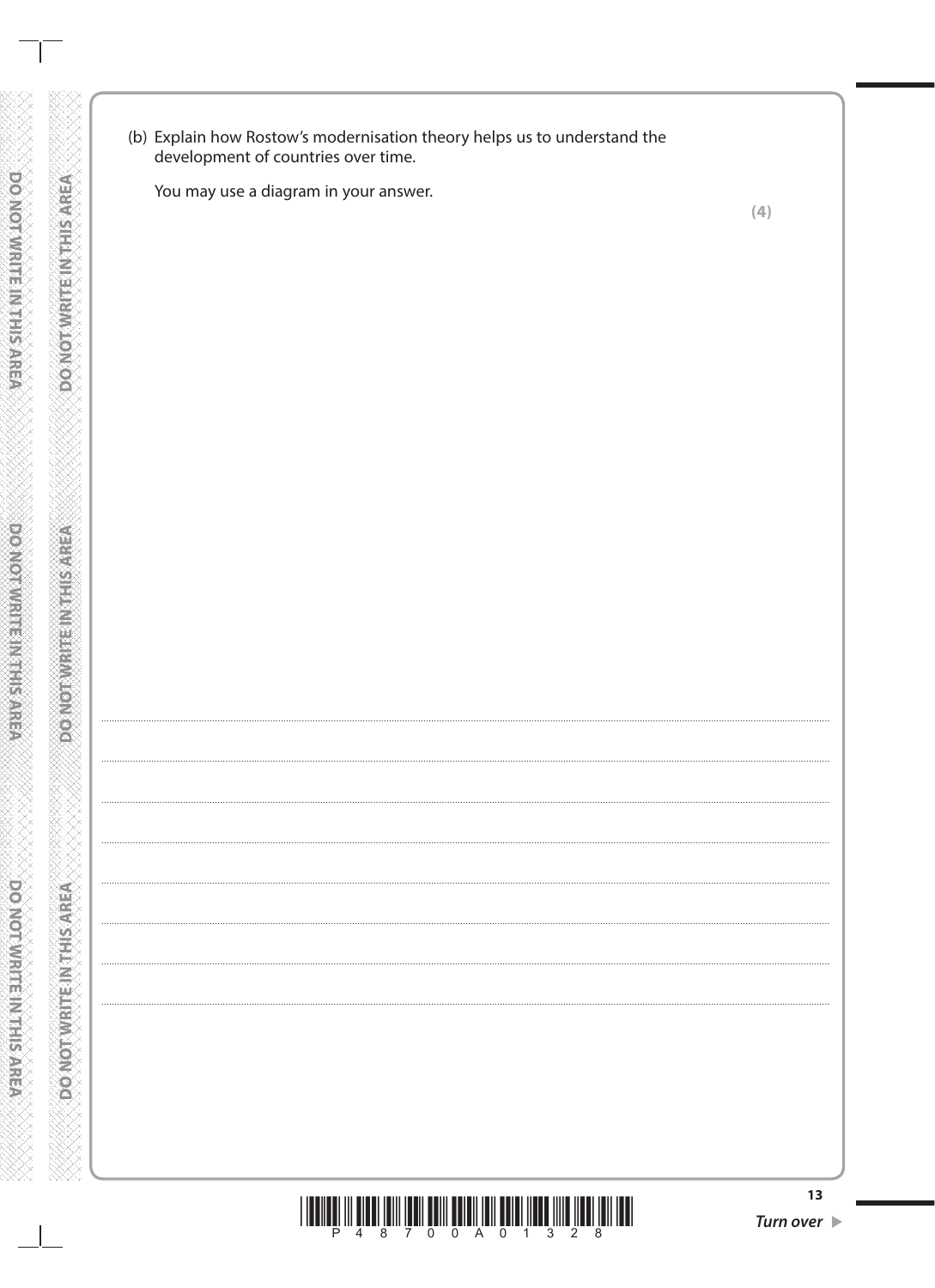| develop. | (6)                                   |
|----------|---------------------------------------|
|          |                                       |
|          |                                       |
|          |                                       |
|          |                                       |
|          |                                       |
|          |                                       |
|          |                                       |
|          |                                       |
|          |                                       |
|          |                                       |
|          |                                       |
|          |                                       |
|          |                                       |
|          |                                       |
|          |                                       |
|          |                                       |
|          |                                       |
|          |                                       |
|          |                                       |
|          |                                       |
|          |                                       |
|          |                                       |
|          |                                       |
|          |                                       |
|          |                                       |
|          |                                       |
|          | (Total for Question 4 = 12 marks)     |
|          | <b>TOTAL FOR SECTION A = 48 MARKS</b> |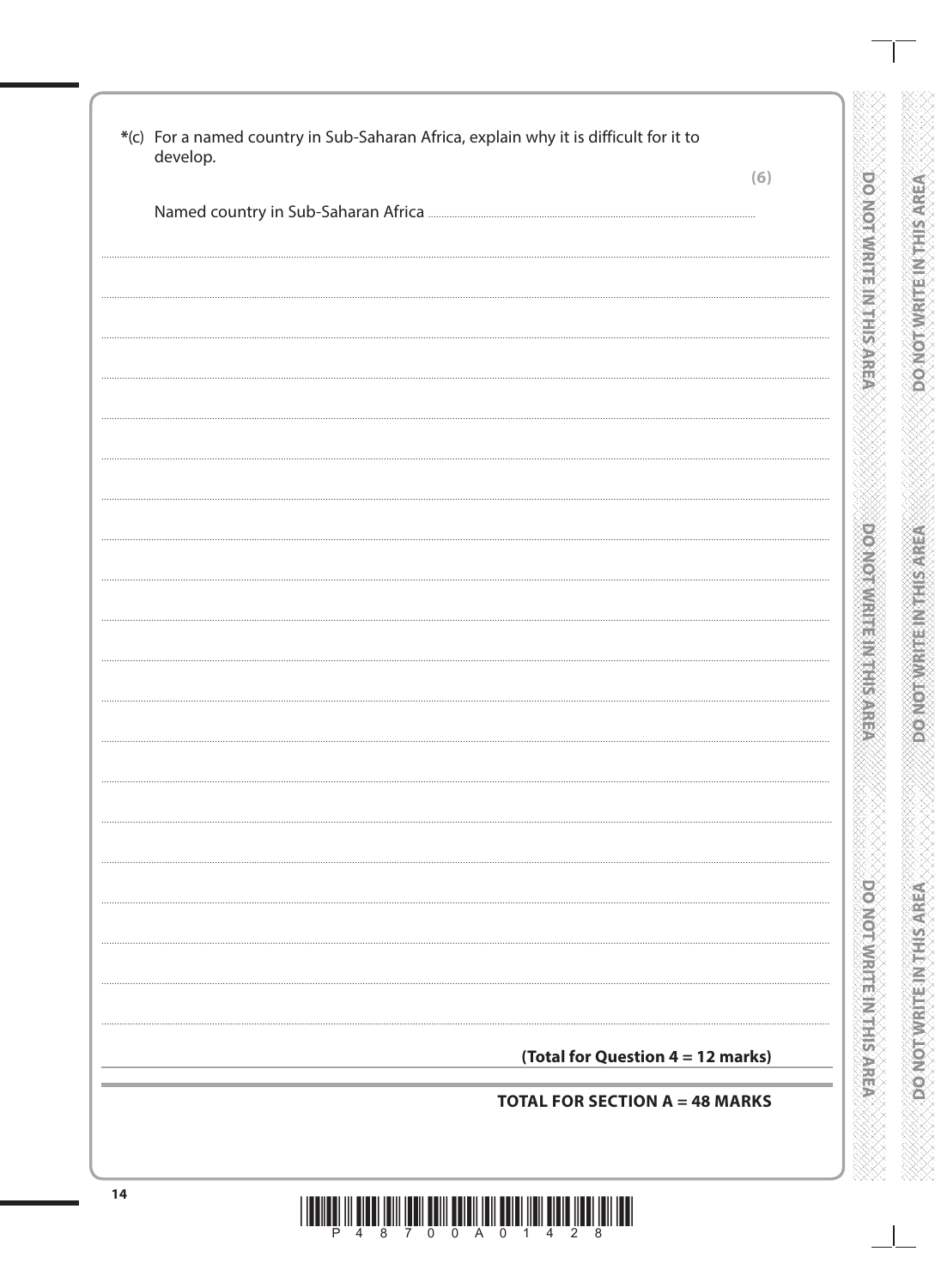#### **SECTION B - SMALL-SCALE PEOPLE AND THE PLANET**

#### Answer ONE question in this section.

#### **Topic 5: The Changing Economy of the UK**

#### If you answer Question 5 put a cross in the box  $\Xi$ .

#### Spelling, punctuation and grammar will be assessed in 5\*(c).

#### Figure 5 shows an example of de-industrialisation in Suffolk. 5



(Source: from ©UniversalImagesGroup /Getty Images)

#### **Figure 5**

(a) Study Figure 5.

Suggest one impact of the de-industrialisation shown in Figure 5.

 $(2)$ 



**DO NOT WRITE IN THIS AREA**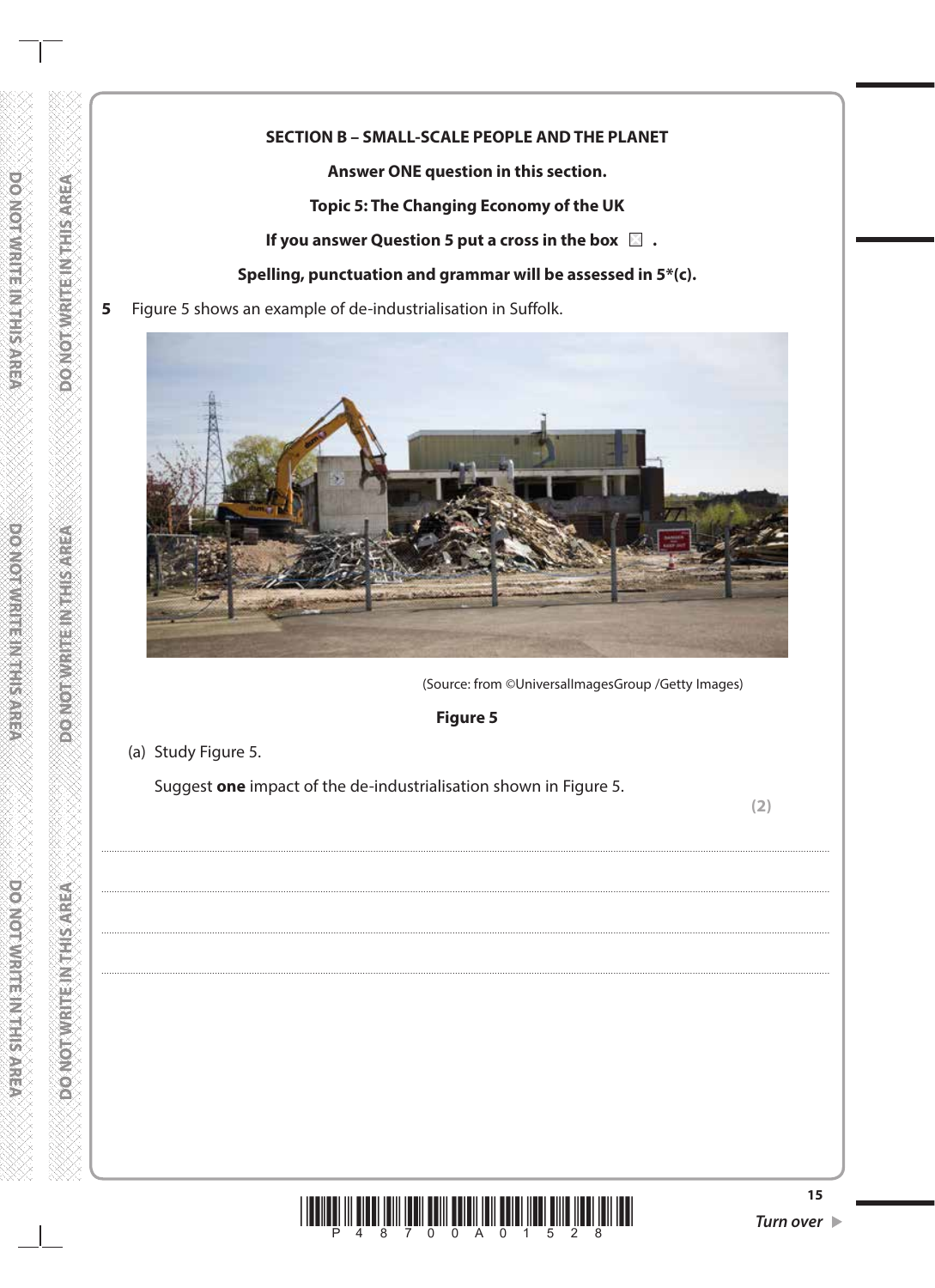| (b) Explain one reason for de-industrialisation in the UK. | (2)                       |
|------------------------------------------------------------|---------------------------|
|                                                            |                           |
|                                                            | <b>DOMOTHER PRESENTED</b> |
|                                                            |                           |
|                                                            | $\frac{1}{2}$             |
|                                                            |                           |
|                                                            | <b>Mountain Property</b>  |
|                                                            | ⋗                         |
|                                                            |                           |
|                                                            |                           |
|                                                            | DO NOT WRITE INTHIS AREA  |
|                                                            |                           |
| 16                                                         |                           |

 $0$  A  $0$  1 6 2 8 8 7  $\overline{0}$ F  $\overline{4}$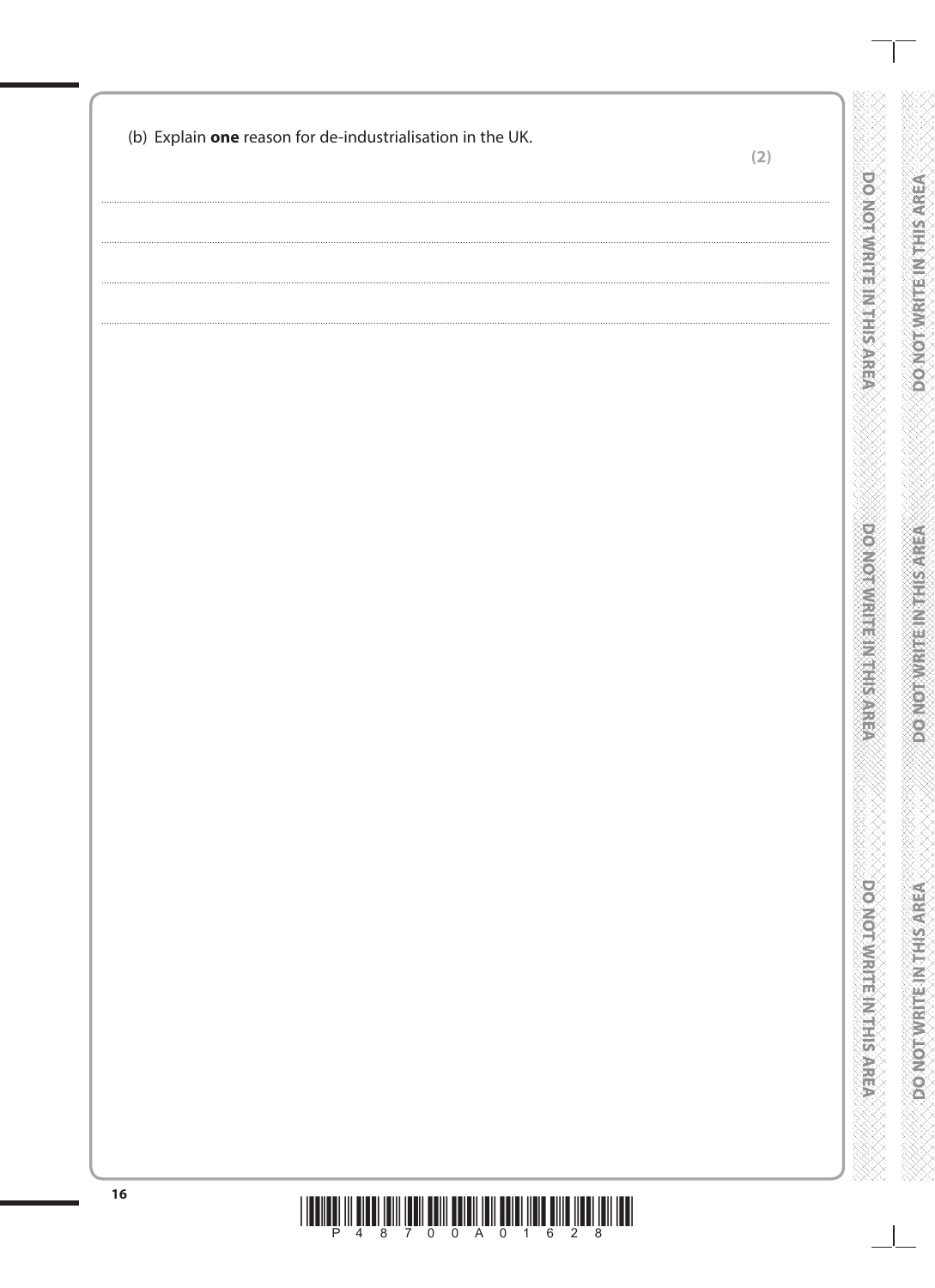|                                  | *(c) Examine the increasing contribution of the digital economy to the UK.                   | (8) |
|----------------------------------|----------------------------------------------------------------------------------------------|-----|
|                                  |                                                                                              |     |
|                                  |                                                                                              |     |
|                                  |                                                                                              |     |
| <b>DO NOTE WE DENNE DESCRIPT</b> |                                                                                              |     |
|                                  |                                                                                              |     |
|                                  |                                                                                              |     |
|                                  |                                                                                              |     |
|                                  |                                                                                              |     |
|                                  |                                                                                              |     |
|                                  |                                                                                              |     |
|                                  |                                                                                              |     |
|                                  |                                                                                              |     |
| $\sim$                           |                                                                                              |     |
|                                  |                                                                                              |     |
|                                  |                                                                                              |     |
|                                  |                                                                                              |     |
| DO NOT WRITE IN THIS AREA        |                                                                                              |     |
|                                  | $\cdots$                                                                                     |     |
|                                  |                                                                                              |     |
|                                  |                                                                                              |     |
|                                  |                                                                                              |     |
|                                  | (Total for spelling, punctuation and grammar = 3 marks)<br>(Total for Question 5 = 15 marks) |     |
|                                  |                                                                                              |     |



 $17$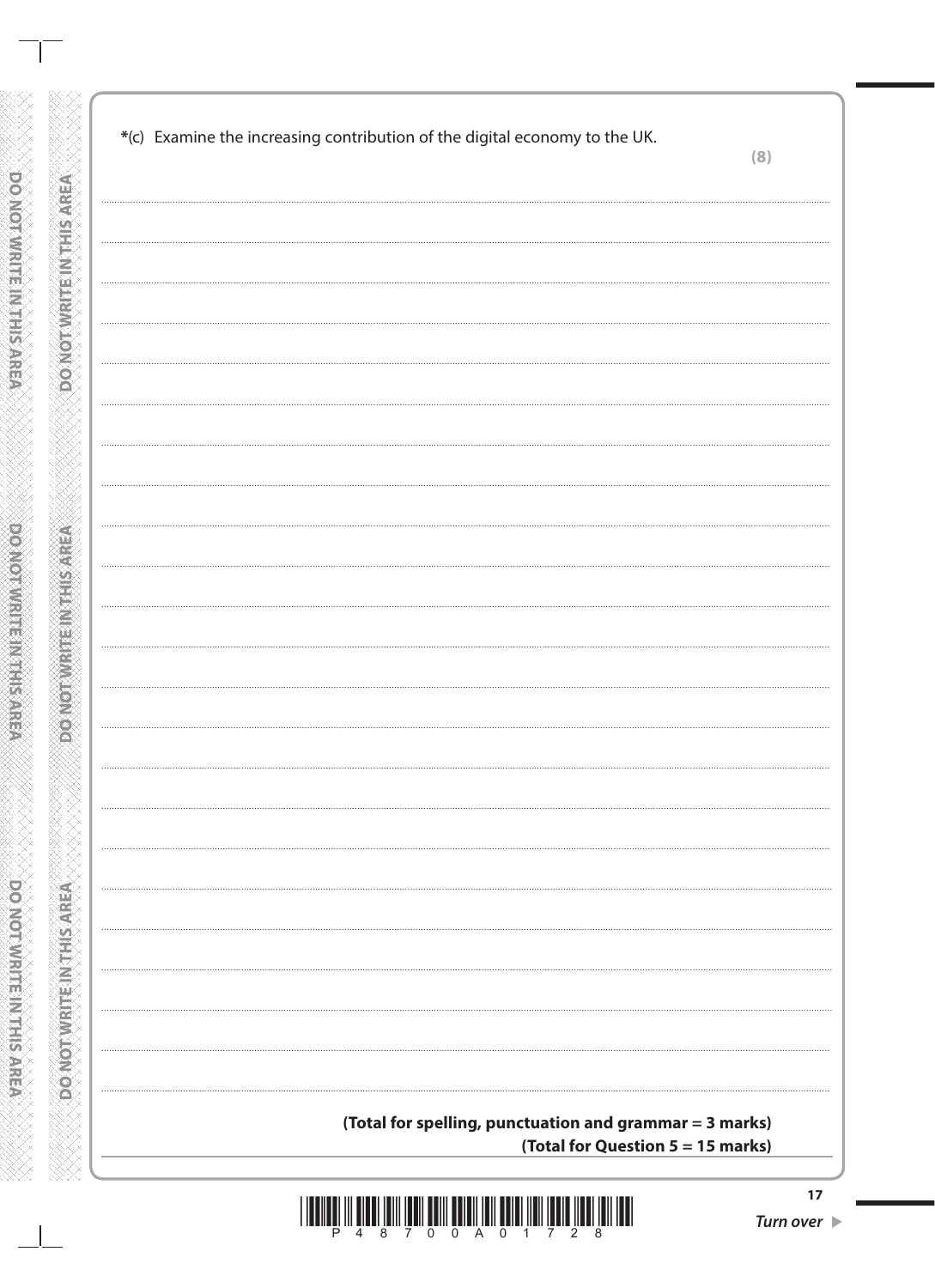



(Source: from © London Borough of Tower Hamlets)

#### Figure 6

(a) Study Figure 6.

Suggest one impact of the urban regeneration shown in Figure 6.

 $(2)$ 

(b) Explain one reason for population decline in some areas of the UK.

 $(2)$ 

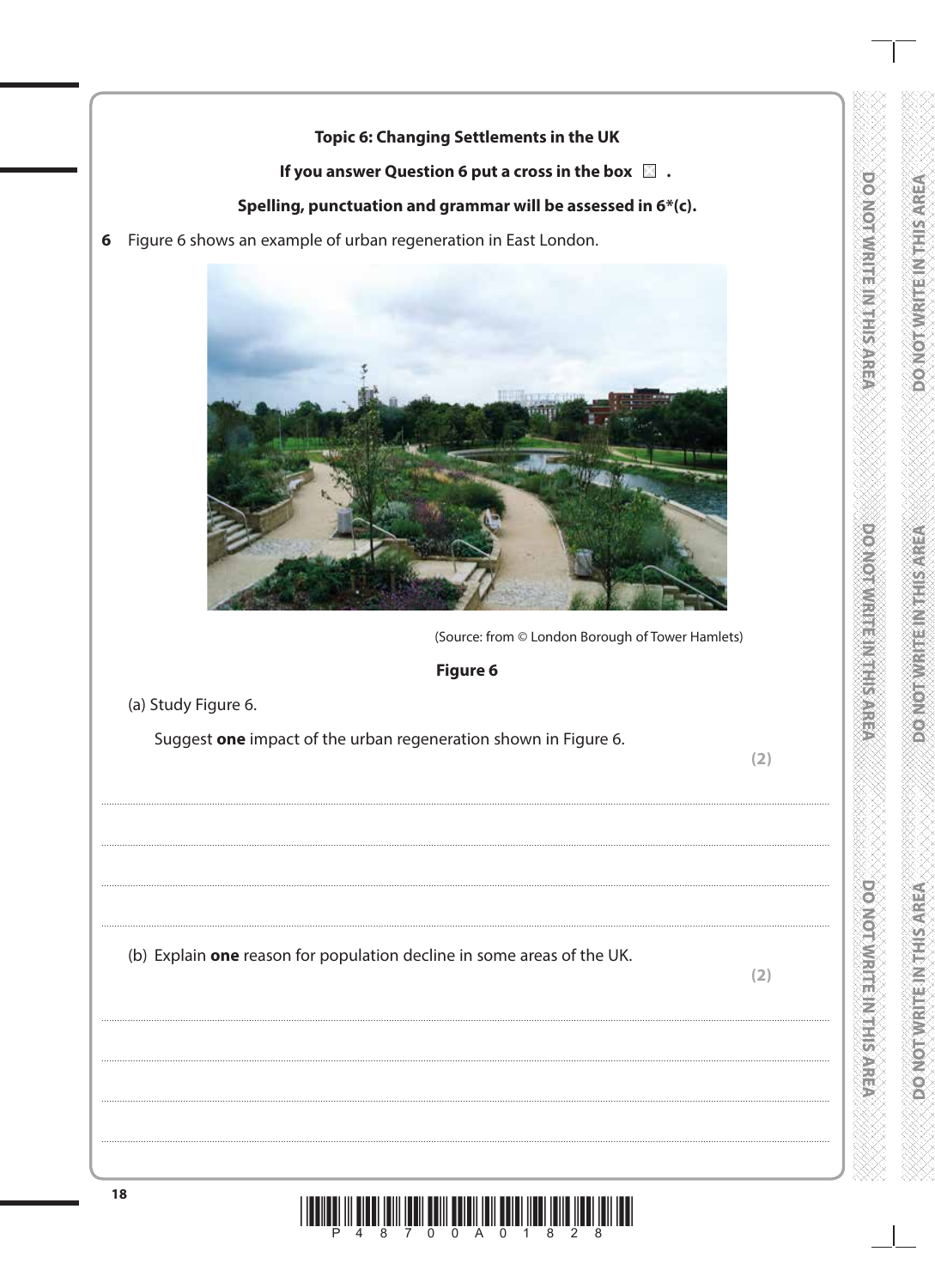| of life. |                                                         | (8)                               |
|----------|---------------------------------------------------------|-----------------------------------|
|          |                                                         |                                   |
|          |                                                         |                                   |
|          |                                                         |                                   |
|          |                                                         |                                   |
|          |                                                         |                                   |
|          |                                                         |                                   |
|          |                                                         |                                   |
|          |                                                         |                                   |
|          |                                                         |                                   |
|          |                                                         |                                   |
|          |                                                         |                                   |
|          |                                                         |                                   |
|          |                                                         |                                   |
|          |                                                         |                                   |
|          |                                                         |                                   |
|          |                                                         |                                   |
|          |                                                         |                                   |
|          |                                                         |                                   |
|          |                                                         |                                   |
|          |                                                         |                                   |
|          |                                                         |                                   |
|          |                                                         |                                   |
|          |                                                         |                                   |
|          | (Total for spelling, punctuation and grammar = 3 marks) |                                   |
|          |                                                         | (Total for Question 6 = 15 marks) |

DO NOTWRITE M THIS AREA

**DONOT WRITEINTHIS AREA** 

**DOMOTWRITEINTHISAREA** 

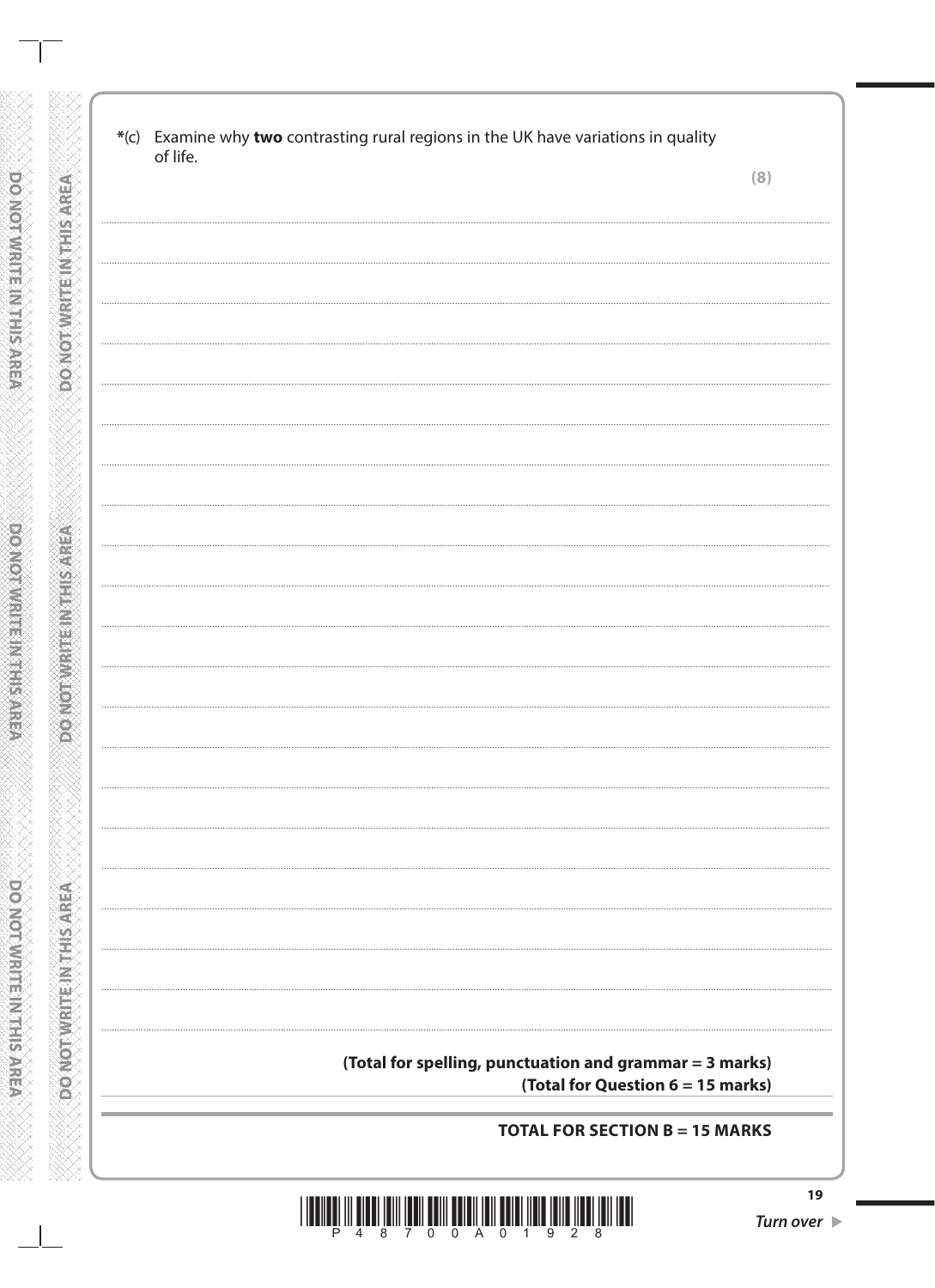### **SECTION C – LARGE-SCALE PEOPLE AND THE PLANET**

**Answer ONE question in this section.**

**Topic 7: The Challenges of an Urban World**

**If you answer Question 7 put a cross in the box**  $\Box$ **.** 

DOMOT WRITE MATHIS AREA

**DO NOT WRITE IN THE SARES** 

**DO NOINWARE INSTRUSTION** 

# **Spelling, punctuation and grammar will be assessed in 7\*(b).**

**7** Figure 7 shows the greenhouse gas emissions in selected cities in 2014.



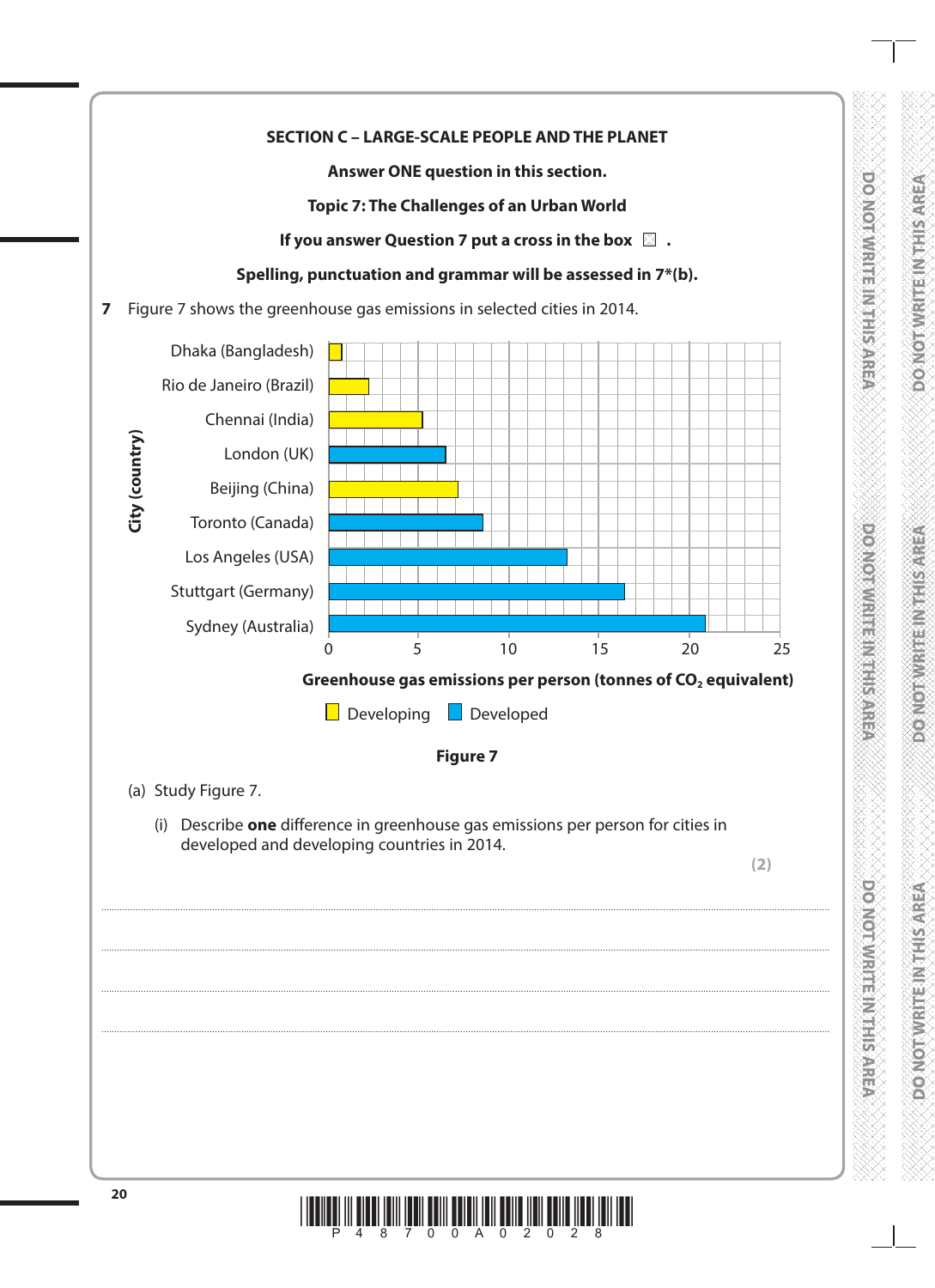| (ii) Suggest one reason why cities in developed and developing countries have<br>different levels of greenhouse gas emissions. |  |  | (2) |
|--------------------------------------------------------------------------------------------------------------------------------|--|--|-----|
|                                                                                                                                |  |  |     |
|                                                                                                                                |  |  |     |
|                                                                                                                                |  |  |     |
|                                                                                                                                |  |  |     |
|                                                                                                                                |  |  |     |
|                                                                                                                                |  |  |     |
|                                                                                                                                |  |  |     |
|                                                                                                                                |  |  |     |
|                                                                                                                                |  |  |     |
|                                                                                                                                |  |  |     |
|                                                                                                                                |  |  |     |
|                                                                                                                                |  |  |     |
|                                                                                                                                |  |  |     |
|                                                                                                                                |  |  |     |
|                                                                                                                                |  |  |     |
|                                                                                                                                |  |  |     |

**DO NOT WRITE IN THIS AREA** 

**DONOTWRITEINTHISAREA** 

**DO NOT WRITE IN THIS AREA** 

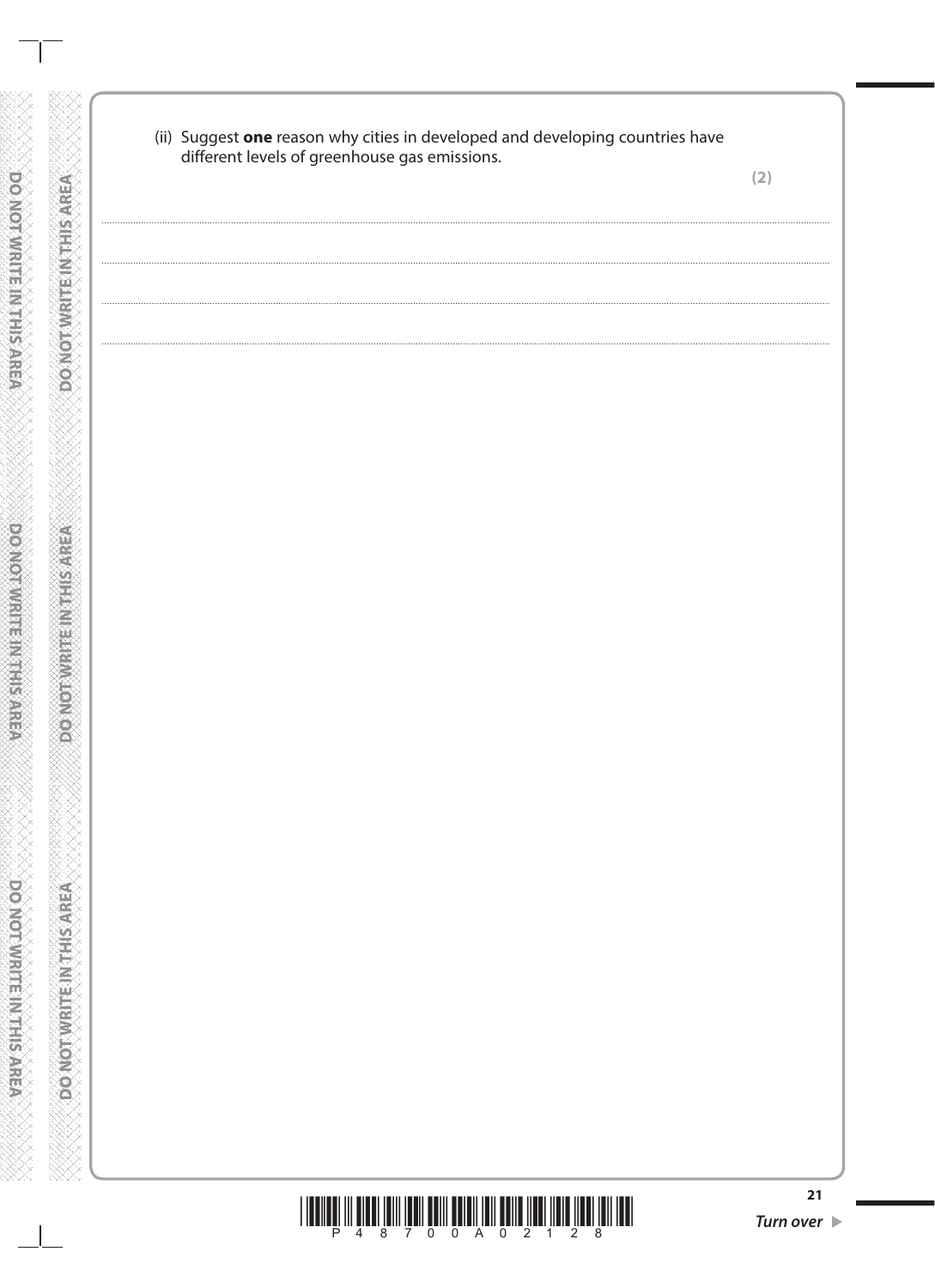| cities in the developing world. | *(b) Examine the advantages and disadvantages of attempts to reduce pollution in             |     |
|---------------------------------|----------------------------------------------------------------------------------------------|-----|
|                                 |                                                                                              | (8) |
|                                 |                                                                                              |     |
|                                 |                                                                                              |     |
|                                 |                                                                                              |     |
|                                 |                                                                                              |     |
|                                 |                                                                                              |     |
|                                 |                                                                                              |     |
|                                 |                                                                                              |     |
|                                 |                                                                                              |     |
|                                 |                                                                                              |     |
|                                 |                                                                                              |     |
|                                 |                                                                                              |     |
|                                 |                                                                                              |     |
|                                 |                                                                                              |     |
|                                 |                                                                                              |     |
|                                 |                                                                                              |     |
|                                 |                                                                                              |     |
|                                 |                                                                                              |     |
|                                 |                                                                                              |     |
|                                 |                                                                                              |     |
|                                 |                                                                                              |     |
|                                 |                                                                                              |     |
|                                 |                                                                                              |     |
|                                 |                                                                                              |     |
|                                 |                                                                                              |     |
|                                 |                                                                                              |     |
|                                 |                                                                                              |     |
|                                 |                                                                                              |     |
|                                 |                                                                                              |     |
|                                 |                                                                                              |     |
|                                 | (Total for spelling, punctuation and grammar = 3 marks)<br>(Total for Question 7 = 15 marks) |     |

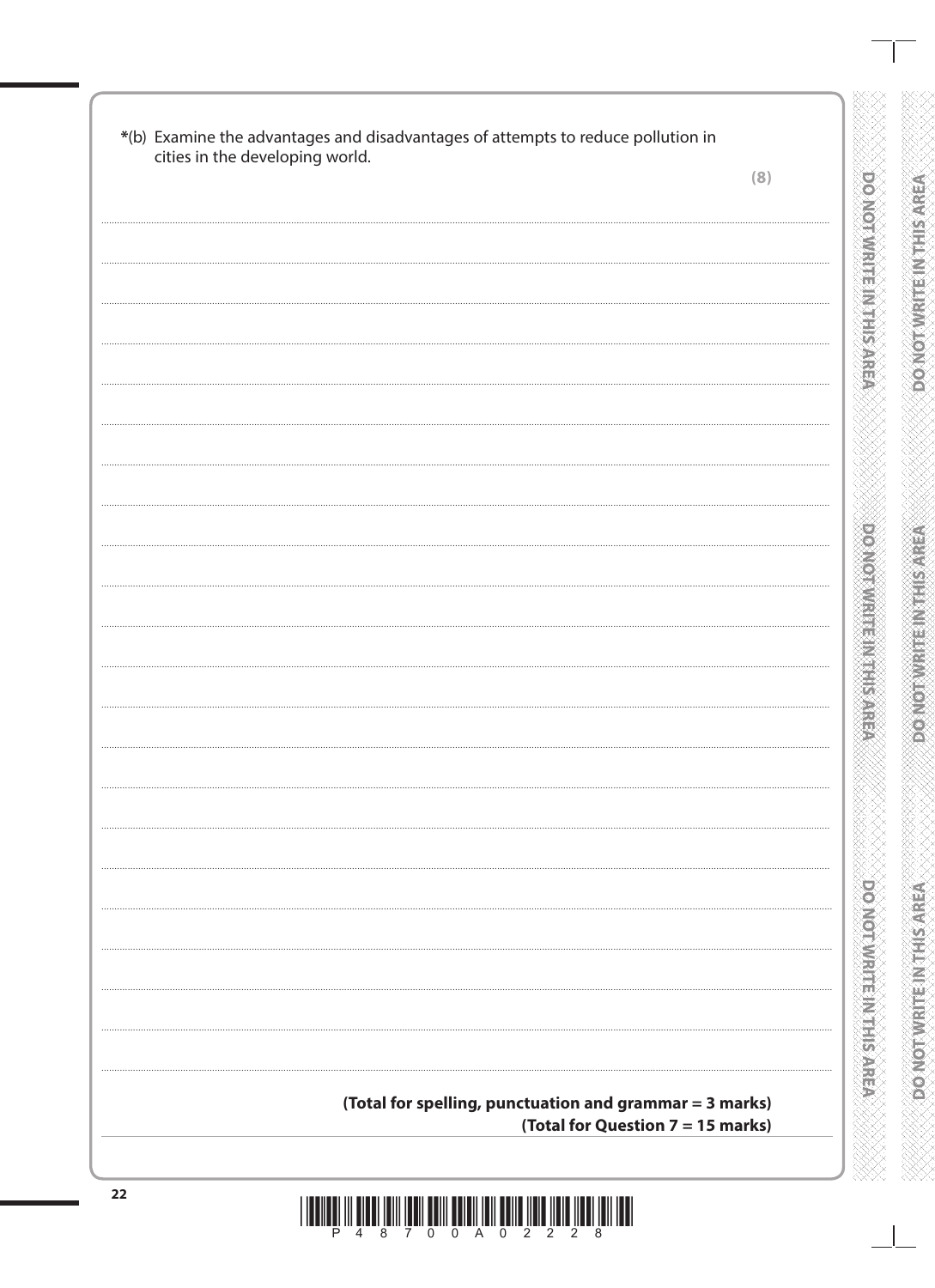# **DO NOT WRITE IN THIS AREA**

**DOMOTWRITEINTHISMREA** 

DO NOT WRITE IN THIS AREA

**BLANK PAGE**

**QUESTION 8 BEGINS ON THE FOLLOWING PAGE.**

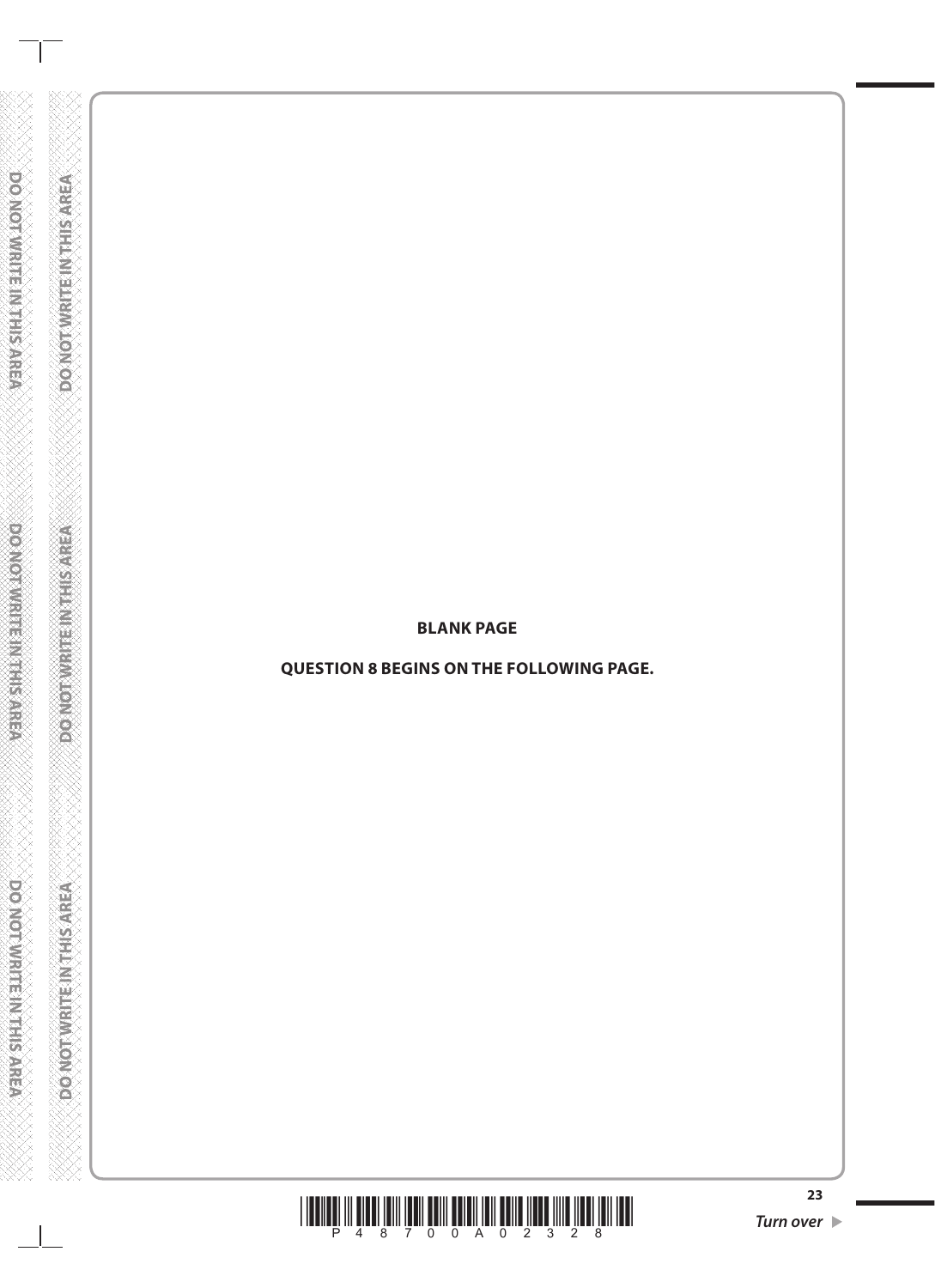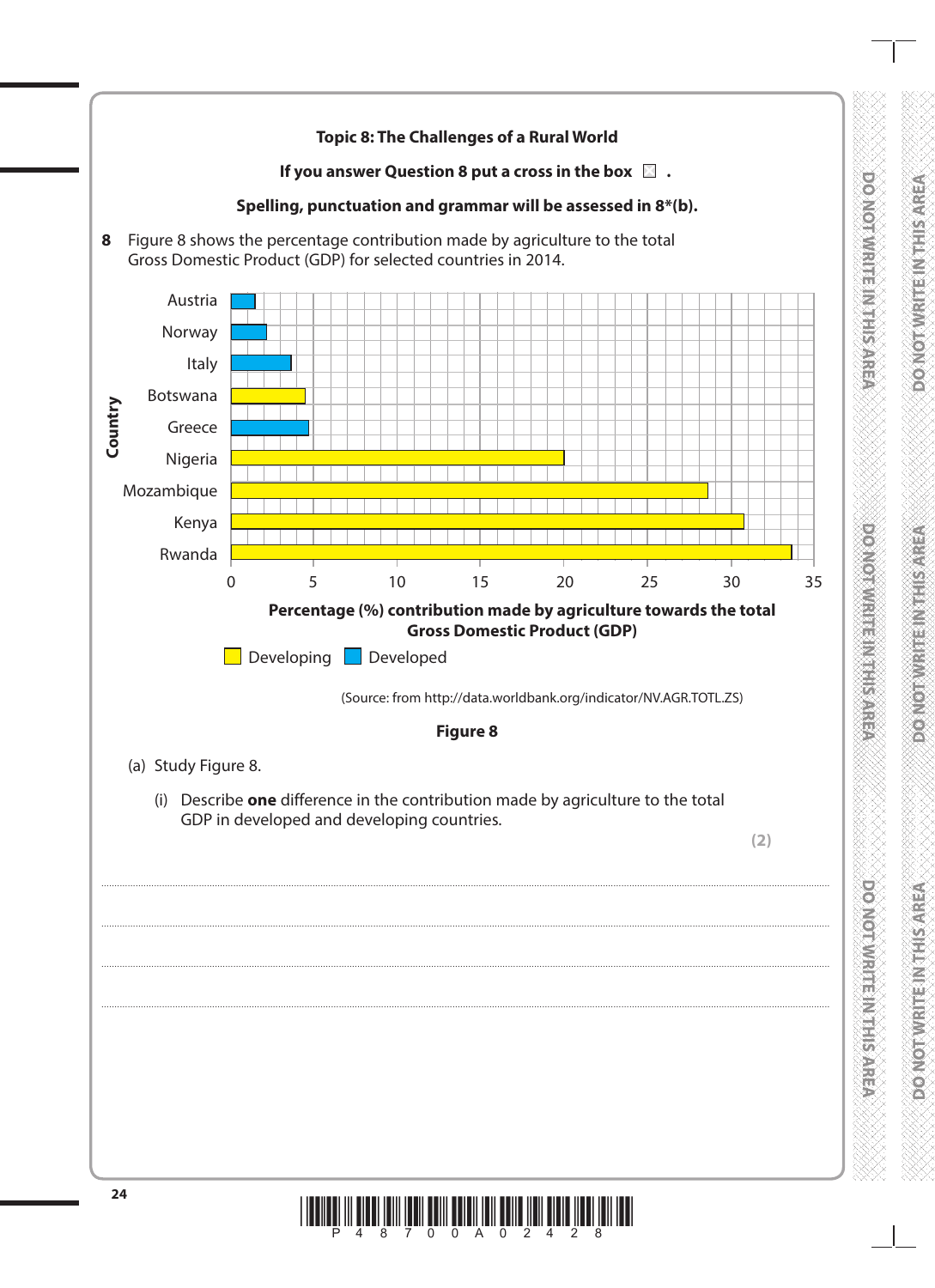| (ii) Suggest one reason for the differences in the contribution made by<br>agriculture to the total GDP in developed and developing countries. | (2) |
|------------------------------------------------------------------------------------------------------------------------------------------------|-----|
|                                                                                                                                                |     |
|                                                                                                                                                |     |
|                                                                                                                                                |     |
|                                                                                                                                                |     |
|                                                                                                                                                |     |
|                                                                                                                                                |     |
|                                                                                                                                                |     |
|                                                                                                                                                |     |
|                                                                                                                                                |     |
|                                                                                                                                                |     |
|                                                                                                                                                |     |
|                                                                                                                                                |     |
|                                                                                                                                                |     |
|                                                                                                                                                |     |
|                                                                                                                                                |     |
|                                                                                                                                                |     |
|                                                                                                                                                |     |
|                                                                                                                                                |     |
|                                                                                                                                                |     |
|                                                                                                                                                |     |
|                                                                                                                                                |     |
|                                                                                                                                                |     |
|                                                                                                                                                |     |
|                                                                                                                                                |     |
|                                                                                                                                                |     |
|                                                                                                                                                |     |
|                                                                                                                                                |     |
|                                                                                                                                                |     |
|                                                                                                                                                |     |

**DO NOT WRITE IN THIS AREA** 

**DONOTWRITEINTHIS AREA** 

**DONOTWRITEINTHISAREA**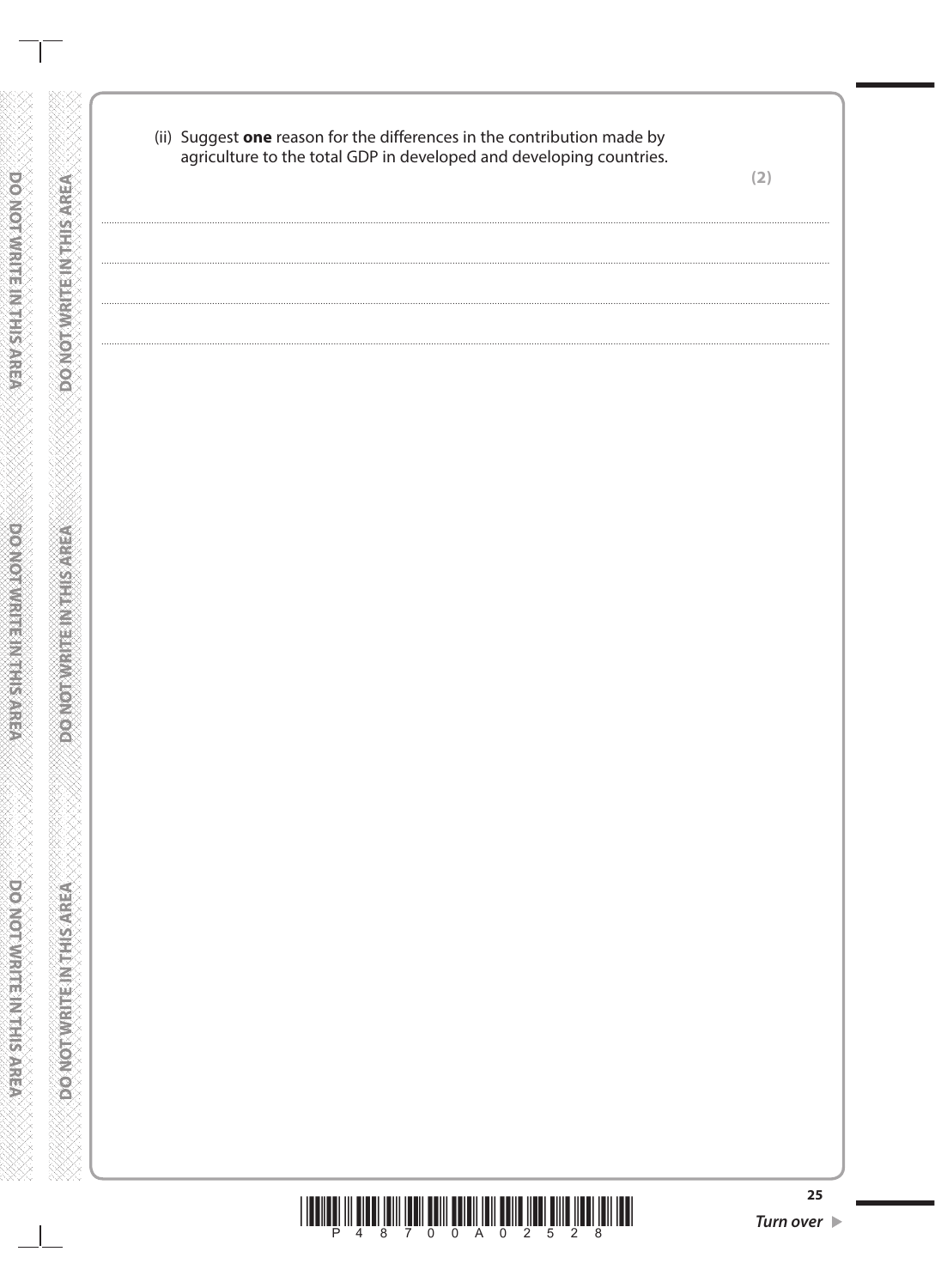| more sustainable. |                                                                            |
|-------------------|----------------------------------------------------------------------------|
|                   | (8)                                                                        |
|                   |                                                                            |
|                   |                                                                            |
|                   |                                                                            |
|                   |                                                                            |
|                   |                                                                            |
|                   |                                                                            |
|                   |                                                                            |
|                   |                                                                            |
|                   |                                                                            |
|                   |                                                                            |
|                   |                                                                            |
|                   |                                                                            |
|                   |                                                                            |
|                   |                                                                            |
|                   |                                                                            |
|                   |                                                                            |
|                   |                                                                            |
|                   |                                                                            |
|                   |                                                                            |
|                   |                                                                            |
|                   |                                                                            |
|                   |                                                                            |
|                   |                                                                            |
|                   |                                                                            |
|                   |                                                                            |
|                   |                                                                            |
|                   |                                                                            |
|                   |                                                                            |
|                   |                                                                            |
|                   |                                                                            |
|                   | (Total for spelling, punctuation and grammar = 3 marks)                    |
|                   | (Total for Question 8 = 15 marks)                                          |
|                   |                                                                            |
|                   | <b>TOTAL FOR SECTION C = 15 MARKS</b><br><b>TOTAL FOR PAPER = 78 MARKS</b> |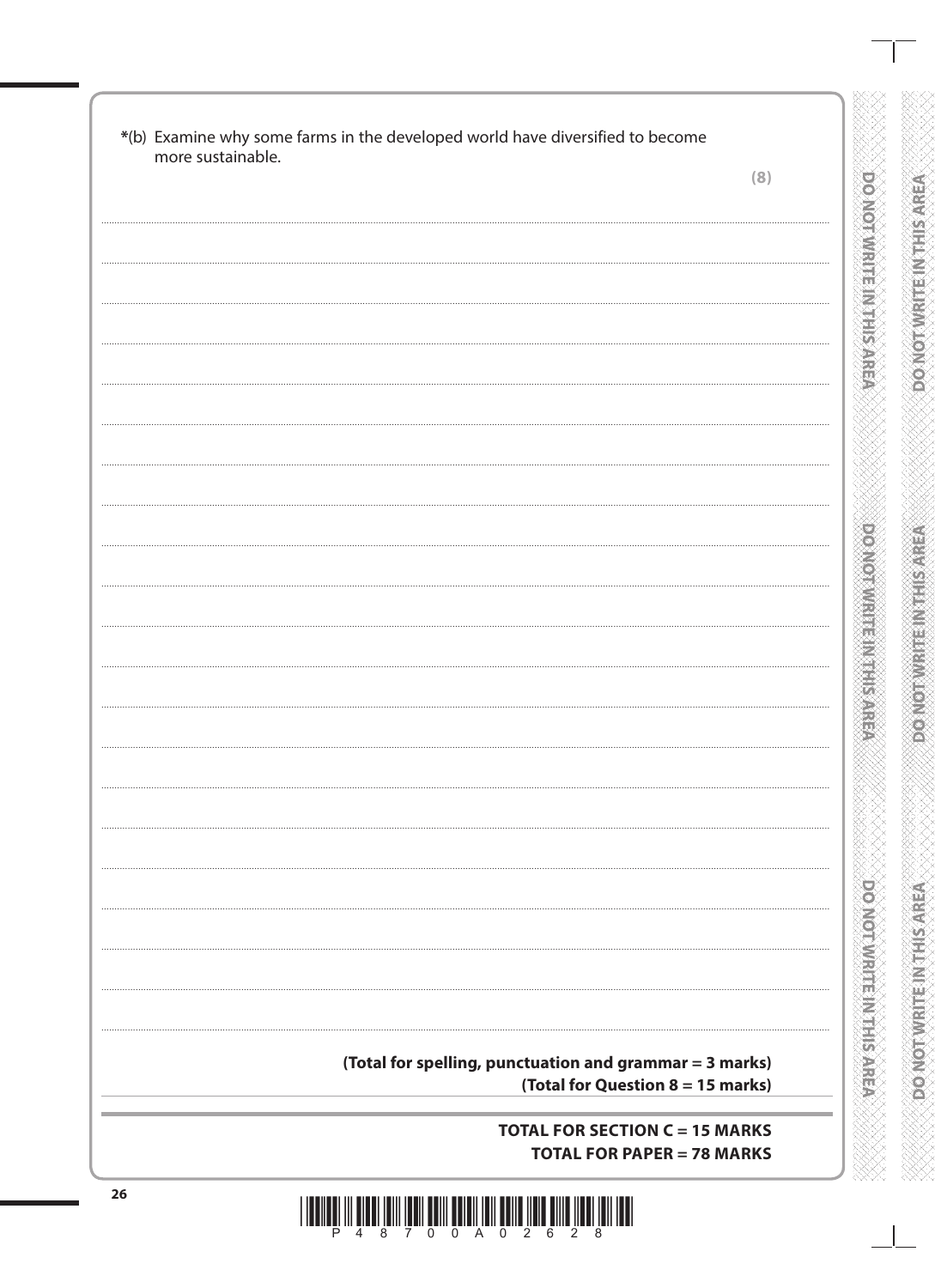

**DONOTWRITEINTHISAREA XXXXXXXXXXXXXXXXXXXXXXXXXXXXX** 

**BLANK PAGE**